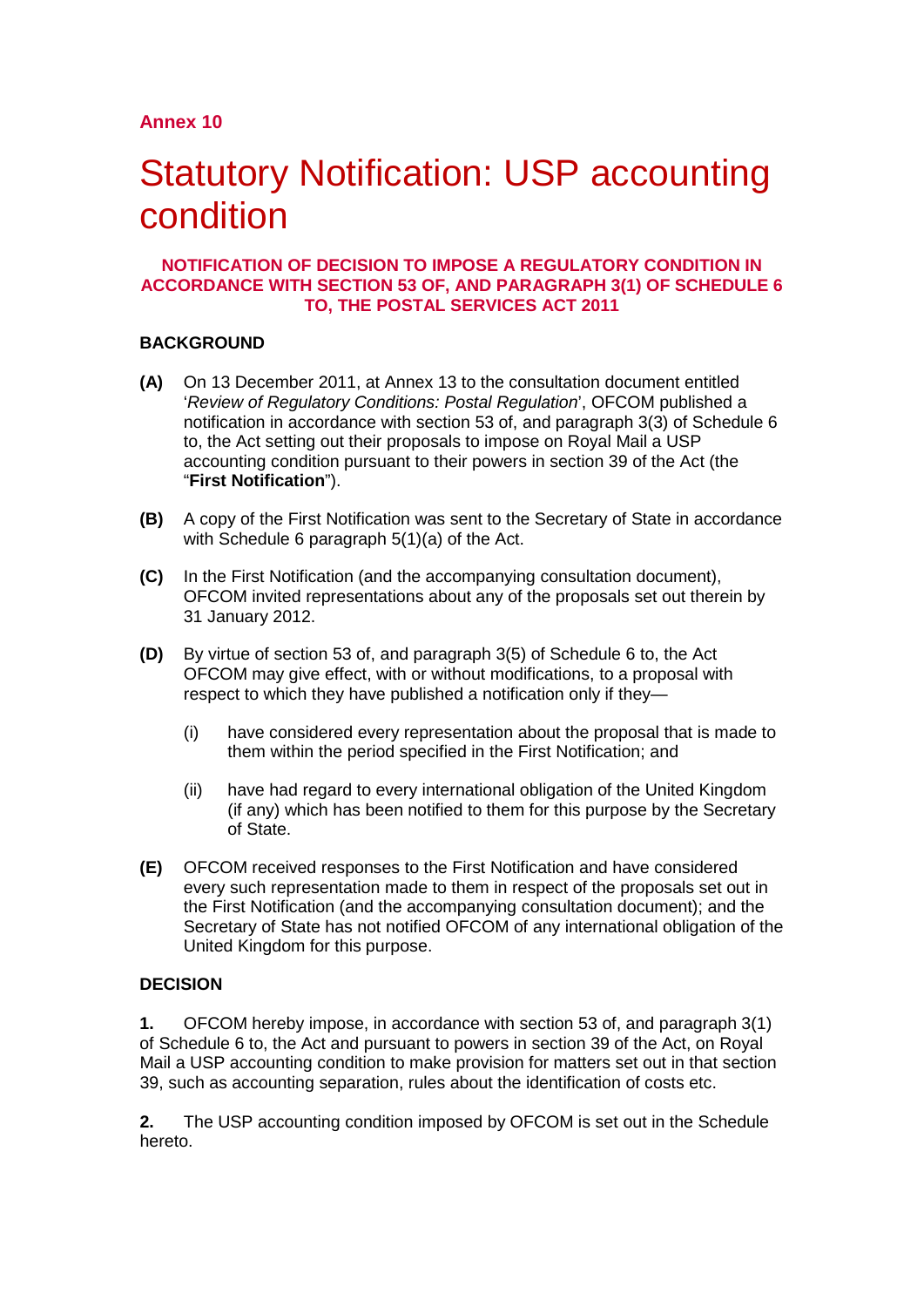**3.** The effect of, and OFCOM's reasons for making, this decision are set out in the accompanying explanatory statement.

### **OFCOM'S DUTIES AND LEGAL TESTS**

**4.** OFCOM are satisfied that this decision satisfies the general test in paragraph 1 of Schedule 6 to the Act.

**5.** In making this decision, OFCOM have considered and acted in accordance with their principal duty in section 29 of the Act and their general duties in section 3 of the Communications Act 2003.

#### **INTERPRETATION**

**6.** Except insofar as the context otherwise requires, words or expressions shall have the meaning assigned to them in this Notification and otherwise any word or expression shall have the same meaning as it has been ascribed for the purpose of Part 3 of the Act.

- **7.** In this Notification—
	- **(a)** "**Act**" means the Postal Services Act 2011 (c.5);
	- **(b)** "**First Notification**" has the meaning given to it in recital (A) above; and
	- **(c)** "**Royal Mail**" means Royal Mail Group Ltd, whose registered company number in England and Wales is 04138203.
- **8.** For the purpose of interpreting this Notification—
	- **(a)** headings and titles shall be disregarded;
	- **(b)** expressions cognate with those referred to in this Notification shall be construed accordingly;
	- **(c)** the Interpretation Act 1978 (c. 30) shall apply as if this Notification were an Act of Parliament.
- **9.** The Schedule to this Notification shall form part of this Notification.

**10.** Unless otherwise is stated in that Schedule, this Notification shall take effect on 1 April 2012.

Signed by Daniel Gordon

Janiel Cod

#### **Competition Policy Director**

A person duly authorised by OFCOM under paragraph 18 of the Schedule to the Office of Communications Act 2002

#### **27 March 2012**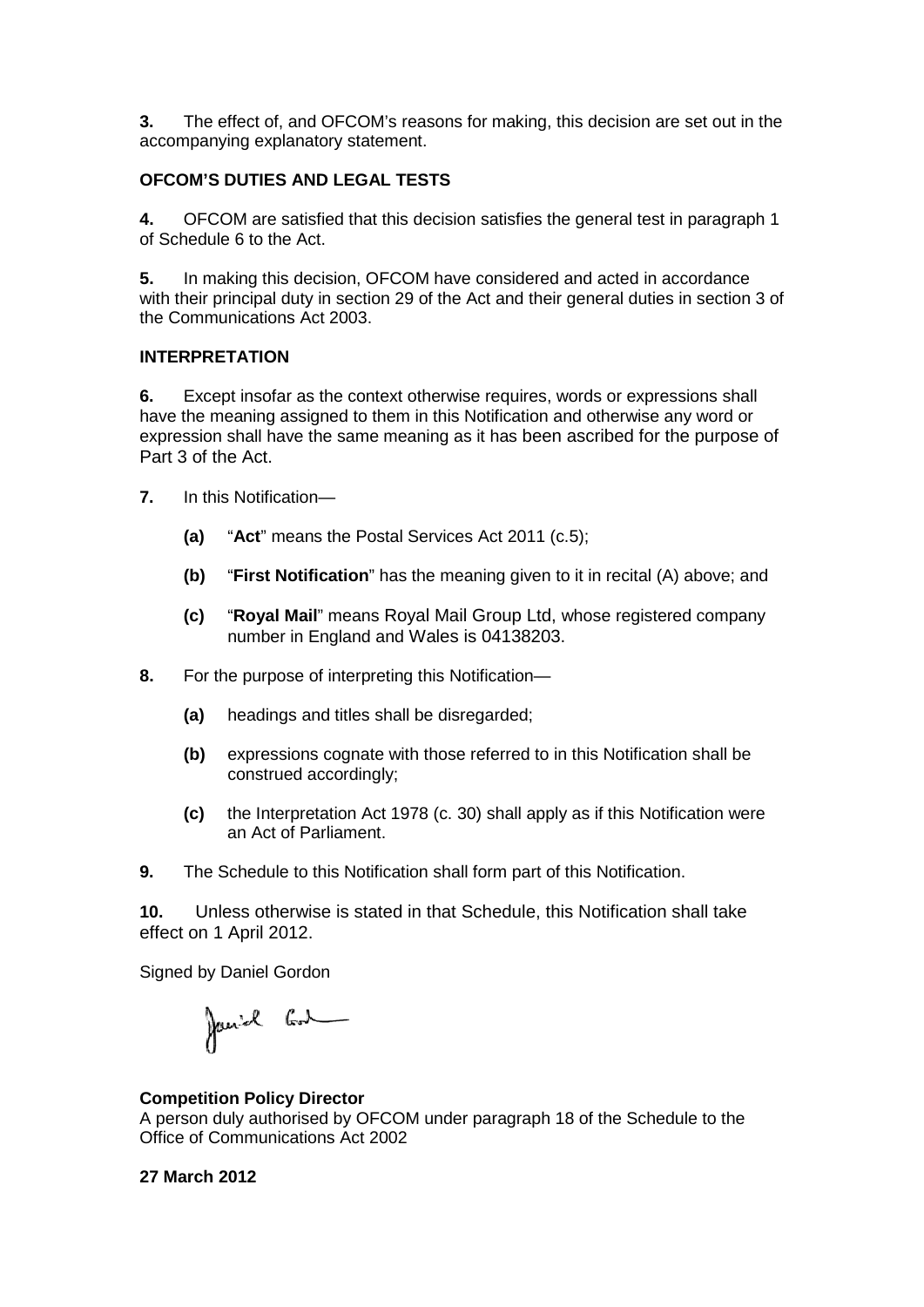## **SCHEDULE**

## **USP ACCOUNTING CONDITION**

# **1.1. Application, definitions and interpretation**

| <b>USPAC</b><br>1.1.1<br>Application | This USP accounting condition ("USPAC Condition") shall apply to the<br>universal service provider.                                                                                                                                                                                                                                                                                                                                                                                                |
|--------------------------------------|----------------------------------------------------------------------------------------------------------------------------------------------------------------------------------------------------------------------------------------------------------------------------------------------------------------------------------------------------------------------------------------------------------------------------------------------------------------------------------------------------|
| <b>USPAC</b>                         | In this USPAC Condition-                                                                                                                                                                                                                                                                                                                                                                                                                                                                           |
| 1.1.2<br><b>Definitions</b>          | (a) "Access" has the meaning given to it for the purpose of section 38<br>of the Act and, in relation to giving a person access to Royal Mail's<br>postal network, includes giving a person an entitlement to use, be<br>provided with or become a party to any services, facilities or<br>arrangements comprised in the postal network;                                                                                                                                                           |
|                                      | (b) "Accounting Methodology Manual" means the document from<br>time to time containing all the Regulatory Accounting Methodology used<br>by Royal Mail to comply with obligations imposed by or under this<br>USPAC Condition, in particular the requirements in the Regulatory<br>Accounting Guidelines, except for the National Costing Methodology<br>and the Zonal Costing Methodology which are both documented in the<br><b>Costing Manual;</b>                                              |
|                                      | (c) "Act" means the Postal Services Act 2011 (c.5);                                                                                                                                                                                                                                                                                                                                                                                                                                                |
|                                      | (d) "Annual Budget" means a document containing Royal Mail's<br>budget for any <b>Financial Year</b> , including estimates of revenue, operating<br>expenditure and capital expenditure for the Financial Year in question,<br>relating to the activities undertaken by the Relevant Group;                                                                                                                                                                                                        |
|                                      | (e) "consolidated" means the combination of the accounts of persons<br>corporate and unincorporate that make up the Relevant Group, applying<br>the same methodologies used for consolidating the consolidated<br>accounts of RMH plc encompassing any of its subsidiaries or holding<br>companies, or any subsidiary of such holding companies (all as defined<br>by section 1159 of the Companies Act 2006), or any group undertaking<br>(as defined by section 1161 of the Companies Act 2006); |
|                                      | (f) "Costing Manual" means the document from time to time containing<br>Royal Mail's detailed description of the National Costing Methodology<br>and the Zonal Costing Methodology and identifying all sources of data,<br>and all supporting empirical data used for assumptions, used in the<br>National Costing Methodology and the Zonal Costing Methodology;                                                                                                                                  |
|                                      | (g) "Financial Month" means each month comprised in the <b>Financial</b><br>Year;                                                                                                                                                                                                                                                                                                                                                                                                                  |
|                                      | (h) "Financial Quarter" means each period of three consecutive                                                                                                                                                                                                                                                                                                                                                                                                                                     |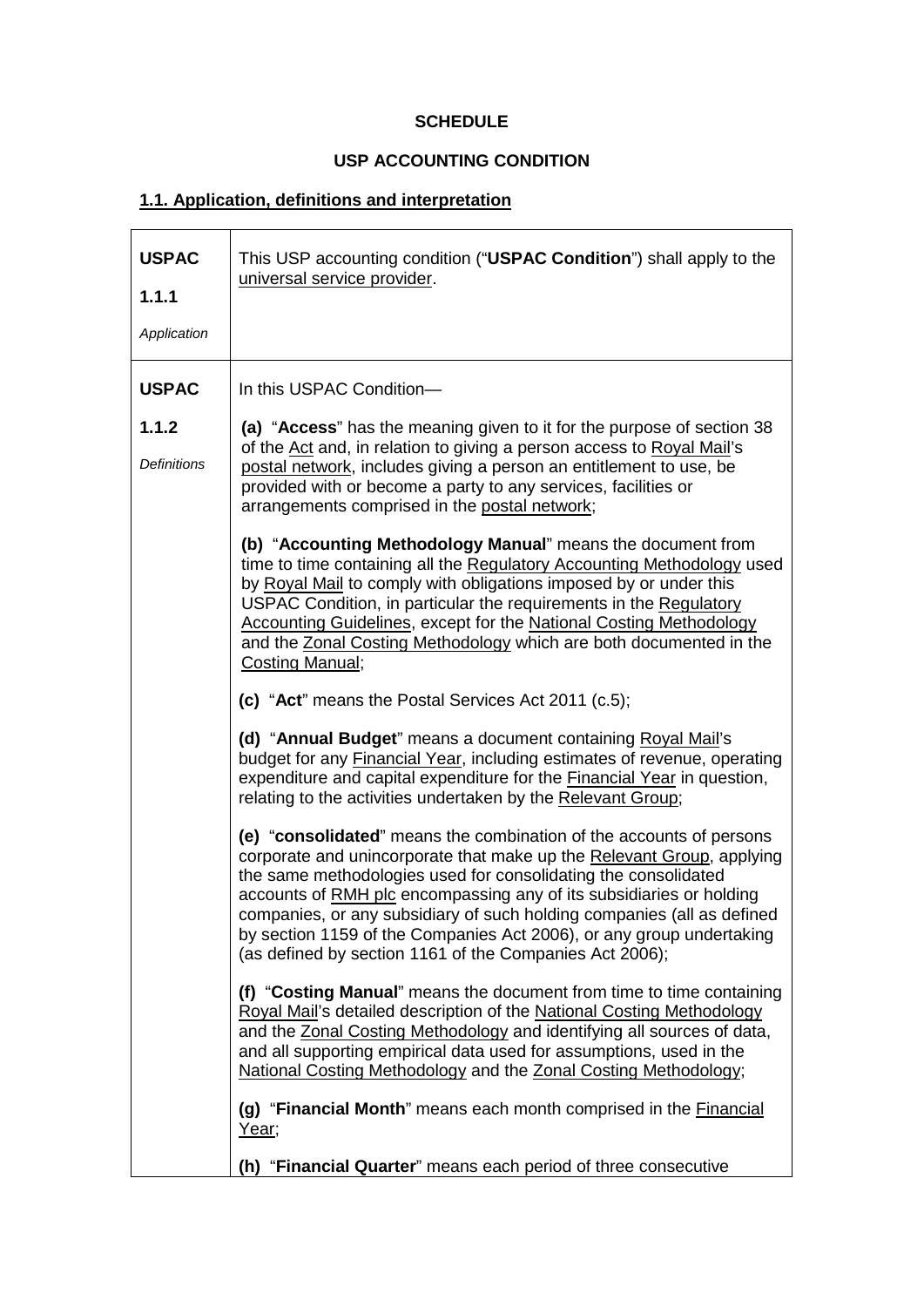| months comprised in the <b>Financial Year</b> , the first quarterly period of<br>which begins with the first month of the Financial Year;<br>(i) "Financial Year" means any period of twelve consecutive months<br>for which the annual statutory financial statements of RMH plc are                                                                                                                                                                                                                  |  |
|--------------------------------------------------------------------------------------------------------------------------------------------------------------------------------------------------------------------------------------------------------------------------------------------------------------------------------------------------------------------------------------------------------------------------------------------------------------------------------------------------------|--|
|                                                                                                                                                                                                                                                                                                                                                                                                                                                                                                        |  |
| prepared, the first twelve month period of which begins on 26 March<br>2012;                                                                                                                                                                                                                                                                                                                                                                                                                           |  |
| (j) "Four FREs" has the meaning given to it in USPAC 1.5.1;                                                                                                                                                                                                                                                                                                                                                                                                                                            |  |
| (k) "Guiding Principles" has the meaning given to it in USPAC 1.7.2;                                                                                                                                                                                                                                                                                                                                                                                                                                   |  |
| (I) "Inward Mail Centre" means the part of the mail centre in which the<br>activities relating to the processes of final sorting for delivery (in that<br>mail centre's catchment area) of mail received from the upstream part of<br>the Royal Mail's network, or from other postal operators, to the final<br>addresses take place. The upstream part of Royal Mail's network<br>consists of the processes related to collection and distribution of mail;                                           |  |
| (m) "National Costing Methodology" means the rules, procedures,<br>methods, algorithms, assumptions and other processes used by Royal<br>Mail for the purpose of assigning the costs of the Reported Business,<br>which it incurs in the conduct of its business, without geographic<br>differentiation in the United Kingdom to the products it provides in the<br>course of that business, wherever those rules, procedures, methods,<br>algorithms, assumptions and other processes may be set out; |  |
| (n) "non-Mails" means all of the products and/or services provided by<br>the Reported Business that do not fall within the meaning of postal<br>services, which products and/or services OFCOM may direct from time<br>to time (in the Regulatory Accounting Guidelines or otherwise) to be<br>treated as 'non-Mails' for the purpose of matters relating to this USPAC<br>Condition;                                                                                                                  |  |
| (o) "non-USO" means all of the products and/or services provided by<br>the Reported Business that are not part of USO products and/or<br>services;                                                                                                                                                                                                                                                                                                                                                     |  |
| (p) "PAF" means 'Postal Address File', a database of all valid postal<br>addresses and their postcodes in the United Kingdom, and the services<br>provided by Royal Mail in relation to that database;                                                                                                                                                                                                                                                                                                 |  |
| (q) "POL" means Post Office Limited, whose registered company<br>number in England and Wales is 02154540, and any of its subsidiaries<br>(as defined by section 1159 of the Companies Act 2006) or any of its<br>subsidiary undertakings (as defined by section 1162 of the Companies<br>Act 2006 and for which section Post Office Limited shall be treated as<br>the parent undertaking);                                                                                                            |  |
| (r) "Qualified Independent Auditor" means a person who is eligible<br>for appointment as a statutory auditor under Part 42 of the Companies<br>Act 2006 and, if the appointment were an appointment as a statutory<br>auditor, would not be prohibited from acting by section 1214 of that Act<br>(independence requirement);                                                                                                                                                                          |  |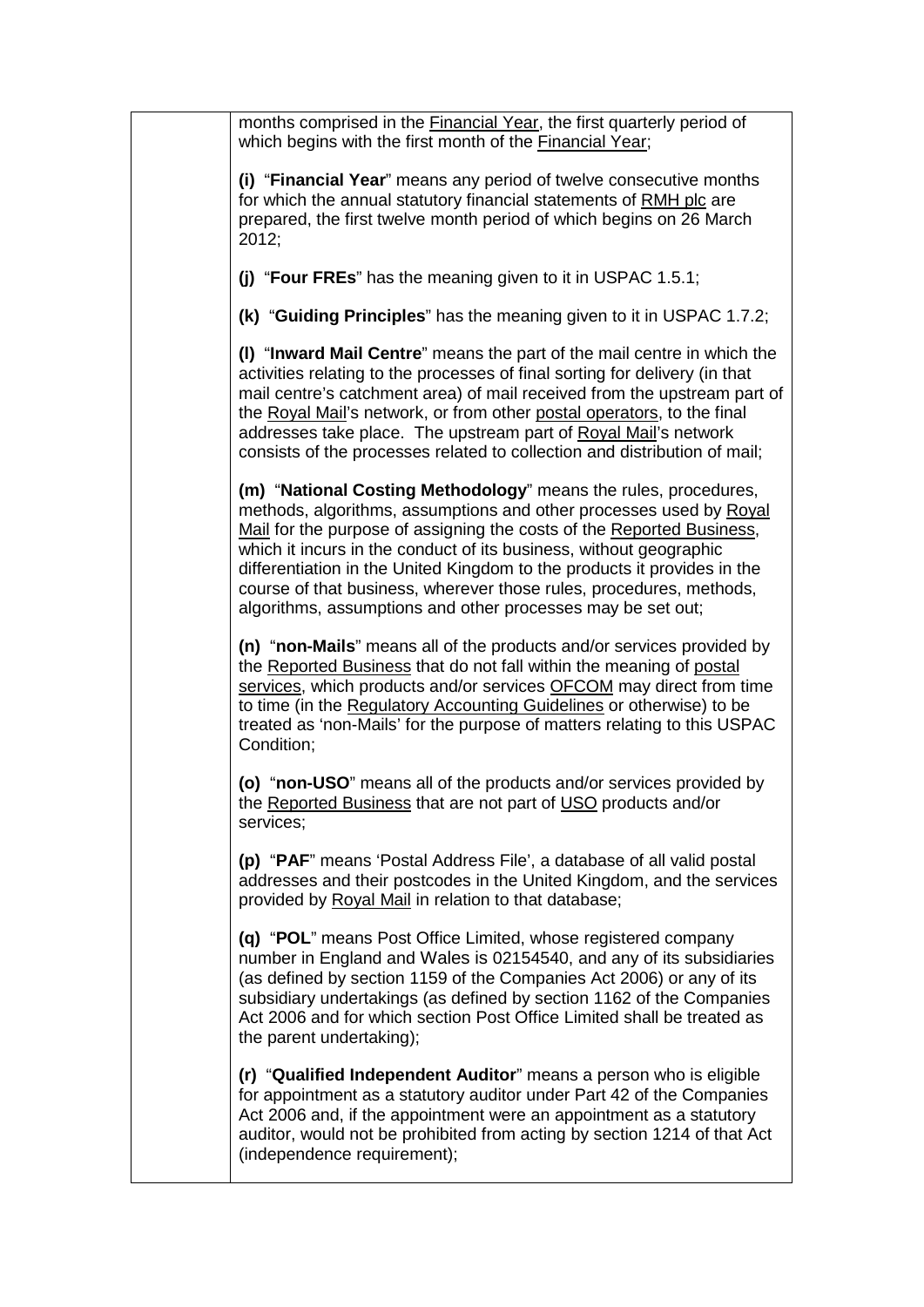**(s)** "**Regulatory Accounting Guidelines**" means the document so entitled and published by OFCOM (as amended from time to time) setting out such requirements as OFCOM may direct from time to time relating to the preparation, auditing, reporting and publication, of regulatory financial statements and other regulatory financial reports to be prepared and maintained by Royal Mail by or under this USPAC Condition;

**(t)** "**Regulatory Accounting Methodology**" means the rules, policies, procedures, methods, models (including tables, matrices, mappings, lists of accounts, codes and cost structures), calculations, algorithms, concepts, assumptions (including a description of any evidence underlying such assumptions) and any other processes, used by Royal Mail for the purpose of preparing regulatory financial statements and other regulatory financial reports;

**(u)** "**Relay**" means 'Royal Mail Relay', a contract-only service that provides a scheduled collection and delivery of urgent, or time-sensitive items to and from an agreed set of locations;

**(v)** "**Relevant Group**" means Royal Mail, and all persons corporate and unincorporate included in the statutory consolidated accounts of RMH plc, excluding RMH plc itself and POL;

**(w)** "**Reported Business**" means the part of Royal Mail's business that undertakes activities for the purpose of, or in connection with, the provision of USO and non-USO (including, but not limited to, non-Mails), the fully allocated costs of which are derived by the National Costing Methodology and Zonal Costing Methodology as described in the Costing Manual. For the avoidance of doubt, those activities shall be treated to include all the activities, products and/or services which fall within the scope of the Costing Manual from time to time. The reference to fully allocated costs is a reference to a costing methodology in which all costs are allocated to the outputs of the business.

**(x)** "**RMH plc**" means Royal Mail Holdings plc, whose registered company number in England and Wales is 04074919;

**(y)** "**Royal Mail**" means Royal Mail Group Limited, whose registered company number in England and Wales is 04138203;

**(z)** "**Strategic Business Plan**" means Royal Mail's business plan setting out its performance and vision for the activities undertaken by the Relevant Group including a forecast of revenue, operating expenditure, capital expenditure, expectations of change in the postal market, details of future planned initiatives (e.g. projects to improve efficiency) and Royal Mail's view on appropriate quality of service targets;

**(aa)** "**USO**" means products and/or services provided by Royal Mail for the purpose of complying with its universal service obligations imposed by any designated USP condition; and

**(bb)** "**Zonal Costing Methodology**" means the rules, procedures,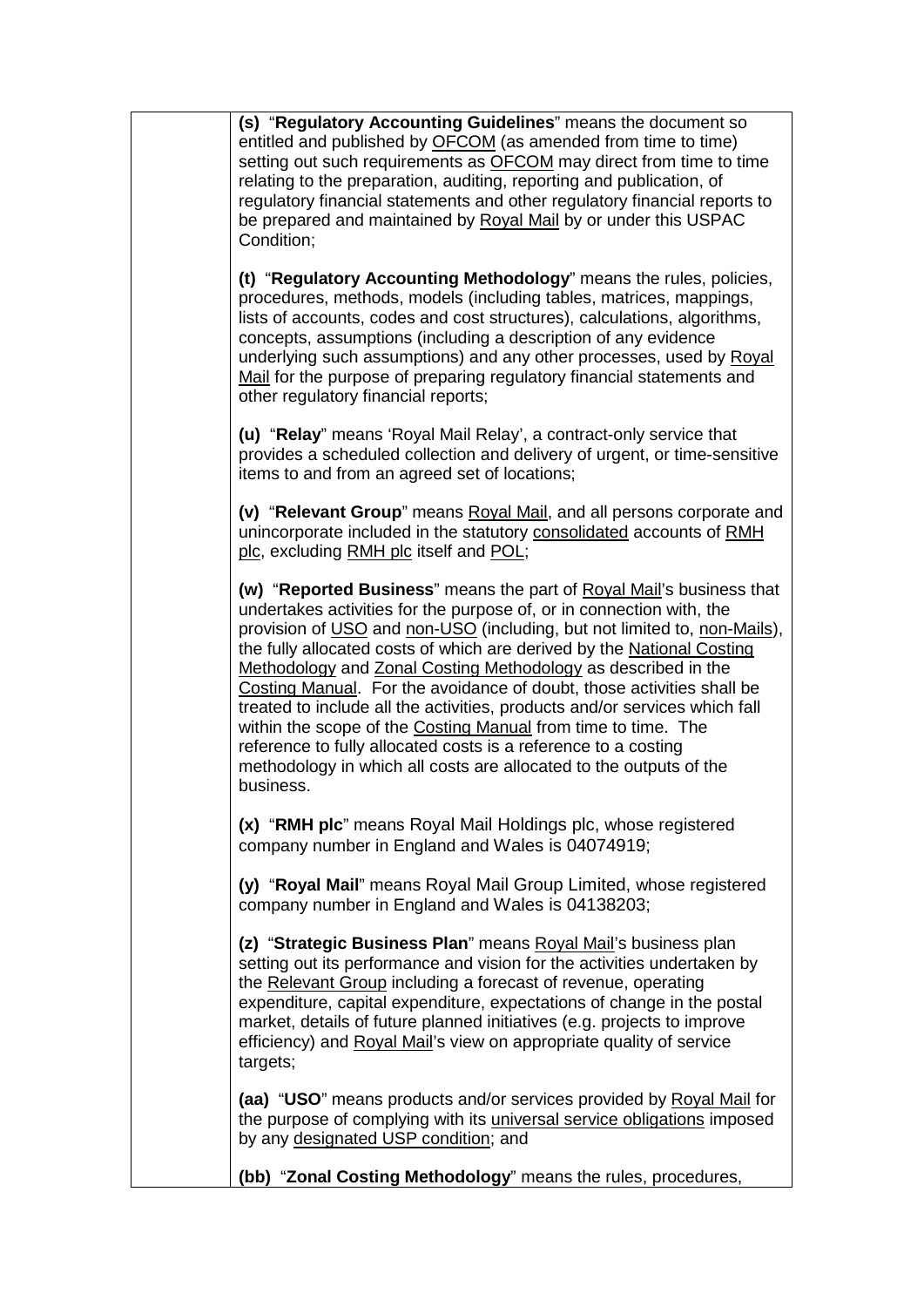|                         | methods, algorithms, assumptions and other processes used by Royal<br>Mail for the purpose of assigning the costs of the Reported Business,<br>which it incurs in the conduct of its business, to the products for which it<br>sets geographically differentiated prices, wherever those rules,<br>procedures, methods, algorithms, assumptions and other processes<br>identify cost differentials between specific zones defined by Royal Mail<br>in accordance with its obligations by or under this USPAC Condition. |
|-------------------------|-------------------------------------------------------------------------------------------------------------------------------------------------------------------------------------------------------------------------------------------------------------------------------------------------------------------------------------------------------------------------------------------------------------------------------------------------------------------------------------------------------------------------|
| <b>USPAC</b>            | For the purpose of interpreting this USPAC Condition-                                                                                                                                                                                                                                                                                                                                                                                                                                                                   |
| 1.1.3<br>Interpretation | (a) except in so far as USPAC 1.1.2 or the context otherwise requires,<br>any word or expression shall have the same meaning as it has been<br>ascribed for the purpose of Part 3 of the Act;                                                                                                                                                                                                                                                                                                                           |
|                         | (b) headings and titles shall be disregarded;                                                                                                                                                                                                                                                                                                                                                                                                                                                                           |
|                         | (c) expressions cognate with those referred to in this USPAC Condition<br>shall be construed accordingly;                                                                                                                                                                                                                                                                                                                                                                                                               |
|                         | (d) the Interpretation Act 1978 (c. 30) shall apply as if this USPAC<br>Condition were an Act of Parliament;                                                                                                                                                                                                                                                                                                                                                                                                            |
|                         | (e) references to a "day" are references to a period of twenty-four<br>hours beginning with one midnight and ending with the next, which<br>period shall be treated to include a Saturday, a Sunday, a Bank Holiday,<br>Christmas Day, Good Friday or other public holiday.                                                                                                                                                                                                                                             |

## **1.2. General obligations**

| <b>USPAC</b>                               | Royal Mail must act in the manner and form required by the obligations                                                                                                                                                                                                                                                                                                                                                                                                                                                                                                                                                                                                                                                                                                                                                                                                                                        |
|--------------------------------------------|---------------------------------------------------------------------------------------------------------------------------------------------------------------------------------------------------------------------------------------------------------------------------------------------------------------------------------------------------------------------------------------------------------------------------------------------------------------------------------------------------------------------------------------------------------------------------------------------------------------------------------------------------------------------------------------------------------------------------------------------------------------------------------------------------------------------------------------------------------------------------------------------------------------|
| 1.2.1                                      | imposed by or under this USPAC Condition, except in so far as OFCOM                                                                                                                                                                                                                                                                                                                                                                                                                                                                                                                                                                                                                                                                                                                                                                                                                                           |
| Consents                                   | may otherwise consent, approve or recommend in writing from time to                                                                                                                                                                                                                                                                                                                                                                                                                                                                                                                                                                                                                                                                                                                                                                                                                                           |
| etc.                                       | time.                                                                                                                                                                                                                                                                                                                                                                                                                                                                                                                                                                                                                                                                                                                                                                                                                                                                                                         |
| <b>USPAC</b><br>1.2.2<br><b>Directions</b> | <b>OFCOM</b> may from time to time give such directions as they consider<br>appropriate in relation to Royal Mail-<br>(a) maintaining a separation for accounting purposes between such<br>different matters as OFCOM may direct for such purposes as they may<br>direct, including separation in relation to different services, facilities or<br>products or in relation to services, facilities or products provided in<br>different areas as well as the accounting methods to be used in<br>maintaining the separation;<br>(b) complying with rules made by OFCOM in relation to those matters<br>about the identification of costs and cost orientation, including the<br>application of presumptions in the fixing and determination of costs and<br>charges for any purpose as well as the publication of such accounts and<br>other information relating to anything required to be done by OFCOM in |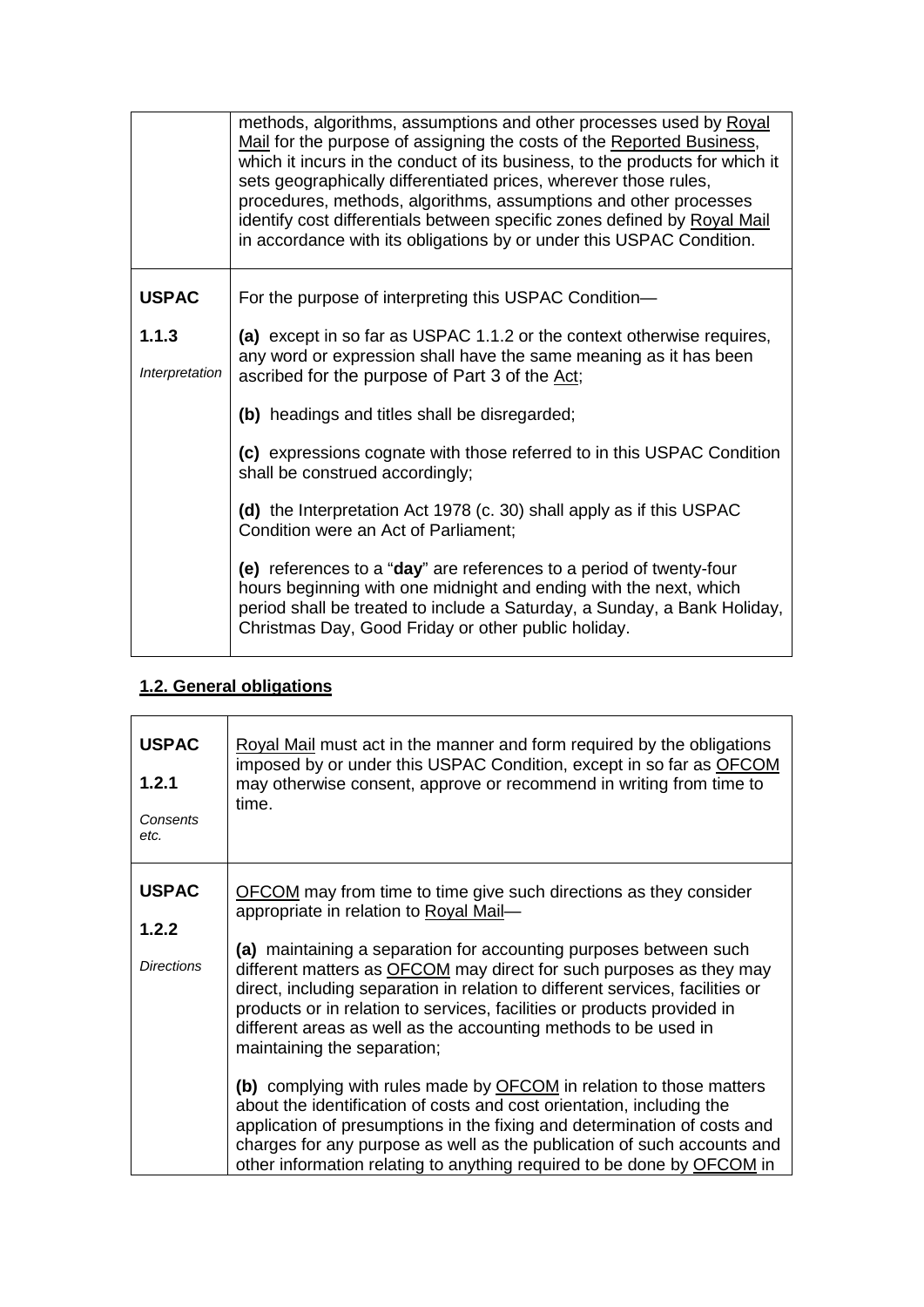|                                  | this regard;                                                                                                                                                                                                                                                                                                                                                                    |
|----------------------------------|---------------------------------------------------------------------------------------------------------------------------------------------------------------------------------------------------------------------------------------------------------------------------------------------------------------------------------------------------------------------------------|
|                                  | (c) complying with rules made by OFCOM about the use of cost<br>accounting systems in relation to those matters, including the application<br>of presumptions in the fixing and determination of costs and charges for<br>any purpose as well as the publication of such accounts and other<br>information relating to anything required to be done by OFCOM in this<br>regard; |
|                                  | (d) securing that Royal Mail's compliance with those systems is audited<br>annually by a Qualified Independent Auditor, including Royal Mail<br>meeting the costs of the audit; and                                                                                                                                                                                             |
|                                  | (e) otherwise in relation to Royal Mail's obligations under this USPAC<br>Condition.                                                                                                                                                                                                                                                                                            |
| <b>USPAC</b><br>1.2.3            | Royal Mail must comply with any direction given by OFCOM from time<br>to time under this USPAC Condition.                                                                                                                                                                                                                                                                       |
|                                  |                                                                                                                                                                                                                                                                                                                                                                                 |
| Compliance<br>with<br>directions |                                                                                                                                                                                                                                                                                                                                                                                 |
| <b>USPAC</b>                     | Except in so far as <b>OFCOM</b> may otherwise consent in writing from time<br>to time, Royal Mail must keep for a period of six years all the financial                                                                                                                                                                                                                        |
| 1.2.4                            | statements and information required by or under this USPAC Condition.                                                                                                                                                                                                                                                                                                           |
| Records<br>retention             |                                                                                                                                                                                                                                                                                                                                                                                 |

## **1.3. Obligations relating to the Relevant Group**

| <b>USPAC</b>                     | Royal Mail must prepare and maintain the following-                                                                                                                                                                              |
|----------------------------------|----------------------------------------------------------------------------------------------------------------------------------------------------------------------------------------------------------------------------------|
| 1.3.1<br>Financial               | (a) for each <b>Financial Year</b> , a consolidated income statement for the<br><b>Relevant Group;</b>                                                                                                                           |
| statements<br>and<br>information | (b) for each <b>Financial Year, a consolidated balance sheet statement for</b><br>the Relevant Group;                                                                                                                            |
|                                  | (c) for each Financial Year, a consolidated cash flow statement for the<br><b>Relevant Group;</b>                                                                                                                                |
|                                  | (d) for each Financial Quarter, a consolidated cash flow projection<br>statement for the Relevant Group in respect of that Financial Quarter<br>together with the five Financial Quarters that follow that Financial<br>Quarter; |
|                                  | (e) for each Financial Year, a Strategic Business Plan for the Relevant<br>Group:                                                                                                                                                |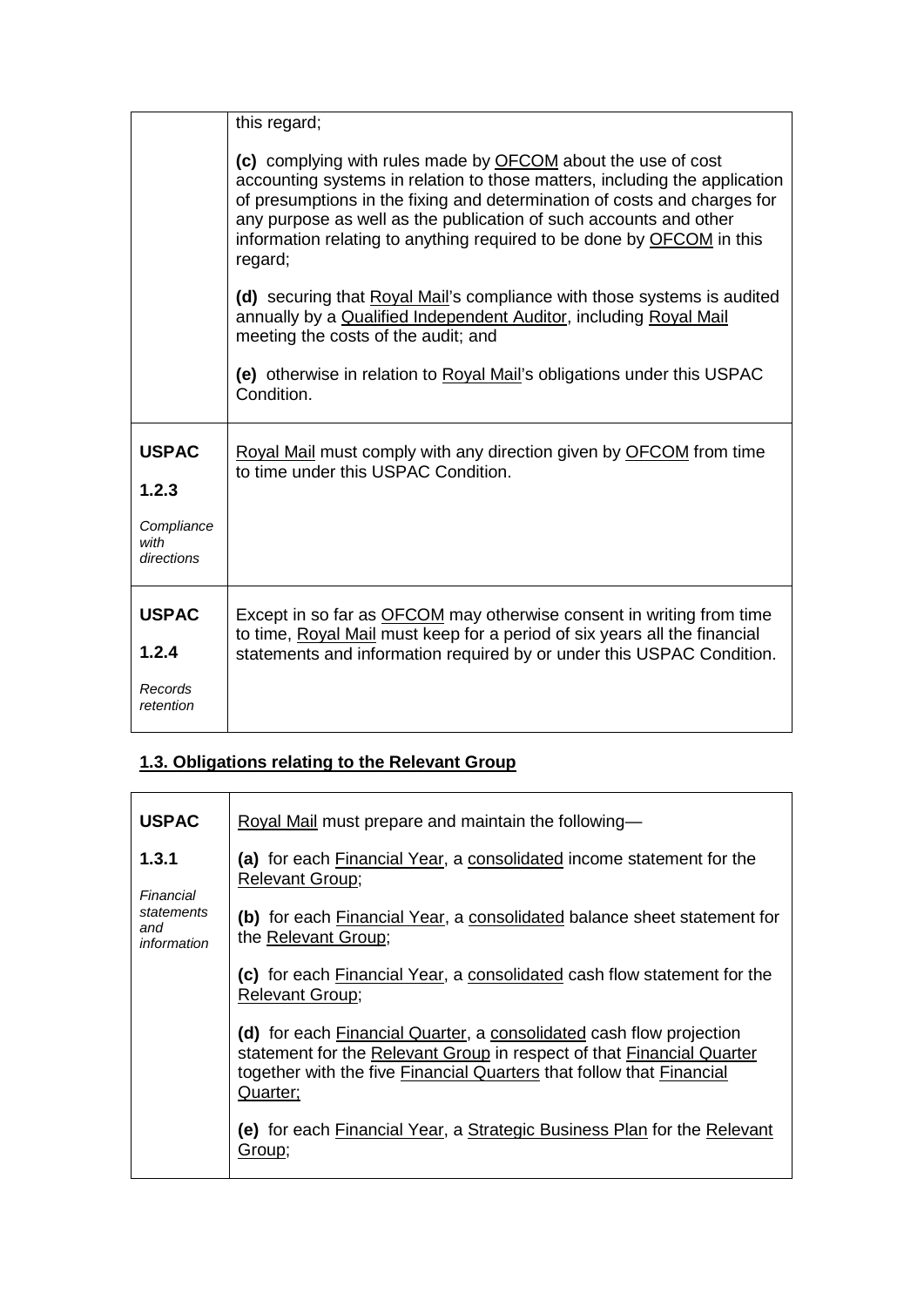|                                                                  | (f) for each Financial Year, an annual reconciliation of the consolidated<br>income statement, a consolidated balance sheet statement and a<br>consolidated cash flow statement for the Relevant Group with the<br>consolidated accounts of RMH plc; and                                                                                                                                                                        |
|------------------------------------------------------------------|---------------------------------------------------------------------------------------------------------------------------------------------------------------------------------------------------------------------------------------------------------------------------------------------------------------------------------------------------------------------------------------------------------------------------------|
|                                                                  | (g) for each Financial Year, the Annual Budget for the Relevant Group.                                                                                                                                                                                                                                                                                                                                                          |
| <b>USPAC</b><br>1.3.2<br>Accounting<br>standards &<br>Pro-formas | Royal Mail must prepare the financial statements and information<br>required under USPAC 1.3.1 applying the accounting standards and<br>methodologies used in the statutory consolidated accounts of RMH plc,<br>and by using the pro-formas corresponding to the statement or<br>information in question prescribed by OFCOM in the Regulatory<br>Accounting Guidelines or otherwise as OFCOM may direct from time to<br>time. |
| <b>USPAC</b><br>1.3.3<br>Additional<br>requirements              | Royal Mail must prepare and maintain the financial statements and<br>information required under USPAC 1.3.1 in accordance with such<br>additional requirements prescribed by OFCOM in the Regulatory<br>Accounting Guidelines or otherwise as OFCOM may direct from time to<br>time.                                                                                                                                            |
| <b>USPAC</b><br>1.3.4<br>Auditing                                | Royal Mail must secure an appropriate audit opinion by a Qualified<br>Independent Auditor in respect of each of the financial statements and<br>information required under USPAC 1.3.1(a), (b), (c) and (f), on the basis<br>directed by <b>OFCOM</b> from time to time. Royal Mail must include that<br>audit opinion in the financial statement and information in question.                                                  |
| <b>USPAC</b><br>1.3.5<br>Auditing                                | Royal Mail must select and appoint the Qualified Independent Auditor<br>for the purpose of USPAC 1.3.4 upon OFCOM giving their approval to<br>the appointment and the terms of the engagement.                                                                                                                                                                                                                                  |
| <b>USPAC</b><br>1.3.6<br>Auditing                                | Royal Mail must remunerate the Qualified Independent Auditor and<br>meet the costs of the audit.                                                                                                                                                                                                                                                                                                                                |
| <b>USPAC</b><br>1.3.7<br>Publication                             | Royal Mail must publish each of the financial statements and<br>information required under USPAC 1.3.1(a), (b), (c) and (f) by placing a<br>copy of the statements and information on any relevant website<br>operated or controlled by Royal Mail within 120 days after the end of the<br>Financial Year for which the statement has been prepared.                                                                            |
| <b>USPAC</b>                                                     | Royal Mail must send a copy of a financial statement and information<br>required to be published under USPAC 1.3.7 to any person at that<br>person's written request. The provision of such a copy may be subject                                                                                                                                                                                                               |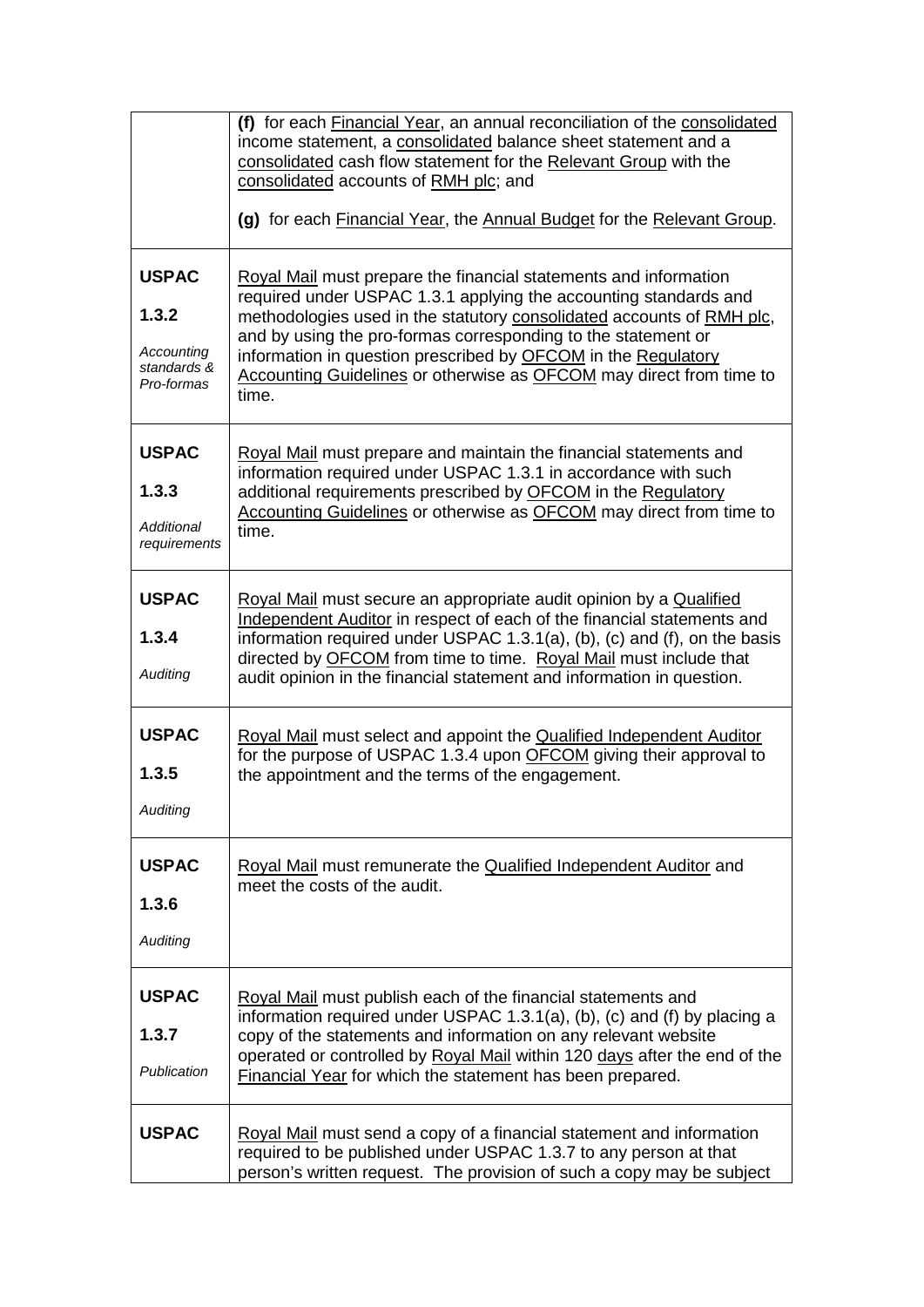| 1.3.8<br>Copy on<br>request          | to a reasonable charge. For the avoidance of doubt, Royal Mail is not<br>required to send any requested statement and information before the<br>corresponding date of publication prescribed by USPAC 1.3.7. |
|--------------------------------------|--------------------------------------------------------------------------------------------------------------------------------------------------------------------------------------------------------------|
| <b>USPAC</b>                         | Royal Mail must deliver to OFCOM-                                                                                                                                                                            |
| 1.3.9<br>Delivery to<br><b>OFCOM</b> | (a) the financial statement and information required under USPAC<br>$1.3.1(d)$ —                                                                                                                             |
|                                      | (i) in relation to the first Financial Quarter of the first Financial<br>Year, by no later than 30 April 2012;                                                                                               |
|                                      | (ii) in relation to each subsequent <b>Financial Quarter</b> , before the<br>commencement of the <b>Financial Quarter</b> to which it relates;                                                               |
|                                      | (b) the financial statement and information required under USPAC<br>$1.3.1(e)$ -                                                                                                                             |
|                                      | (i) in relation to the first Financial Year, by no later than 31 August<br>2012;                                                                                                                             |
|                                      | (ii) in relation to each subsequent <b>Financial Year</b> , before the<br>commencement of the Financial Year to which it relates;                                                                            |
|                                      | (c) the financial statement and information required under USPAC<br>$1.3.1(g)$ —                                                                                                                             |
|                                      | (i) in relation to the first <b>Financial Year</b> , by no later than 30 April<br>2012; and                                                                                                                  |
|                                      | (ii) in relation to each subsequent Financial Year, before the<br>commencement of the <b>Financial Year</b> to which it relates.                                                                             |

# **1.4. Obligations relating to the Reported Business**

| <b>USPAC</b>                     | Royal Mail must prepare and maintain the following-                                                                                                                                                                                                                                                                            |
|----------------------------------|--------------------------------------------------------------------------------------------------------------------------------------------------------------------------------------------------------------------------------------------------------------------------------------------------------------------------------|
| 1.4.1<br>Financial               | (a) for each <b>Financial Year</b> , an annual income statement for the<br>Reported Business as a whole;                                                                                                                                                                                                                       |
| statements<br>and<br>information | (b) for each <b>Financial Quarter</b> , a quarterly income statement for the<br>Reported Business as a whole;                                                                                                                                                                                                                  |
|                                  | (c) for each Financial Year, an annual reconciliation of the income<br>statement for the Reported Business as a whole in respect of the<br>quarterly information to be provided under USPAC 1.4.1(b) with the<br>annual information to be provided under USPAC 1.4.1(a), together with<br>explanatory notes where appropriate; |
|                                  | (d) for each Financial Year, an annual reconciliation of the income<br>statement for the Reported Business as a whole in respect of the annual<br>information to be provided under USPAC 1.4.1(a) with the                                                                                                                     |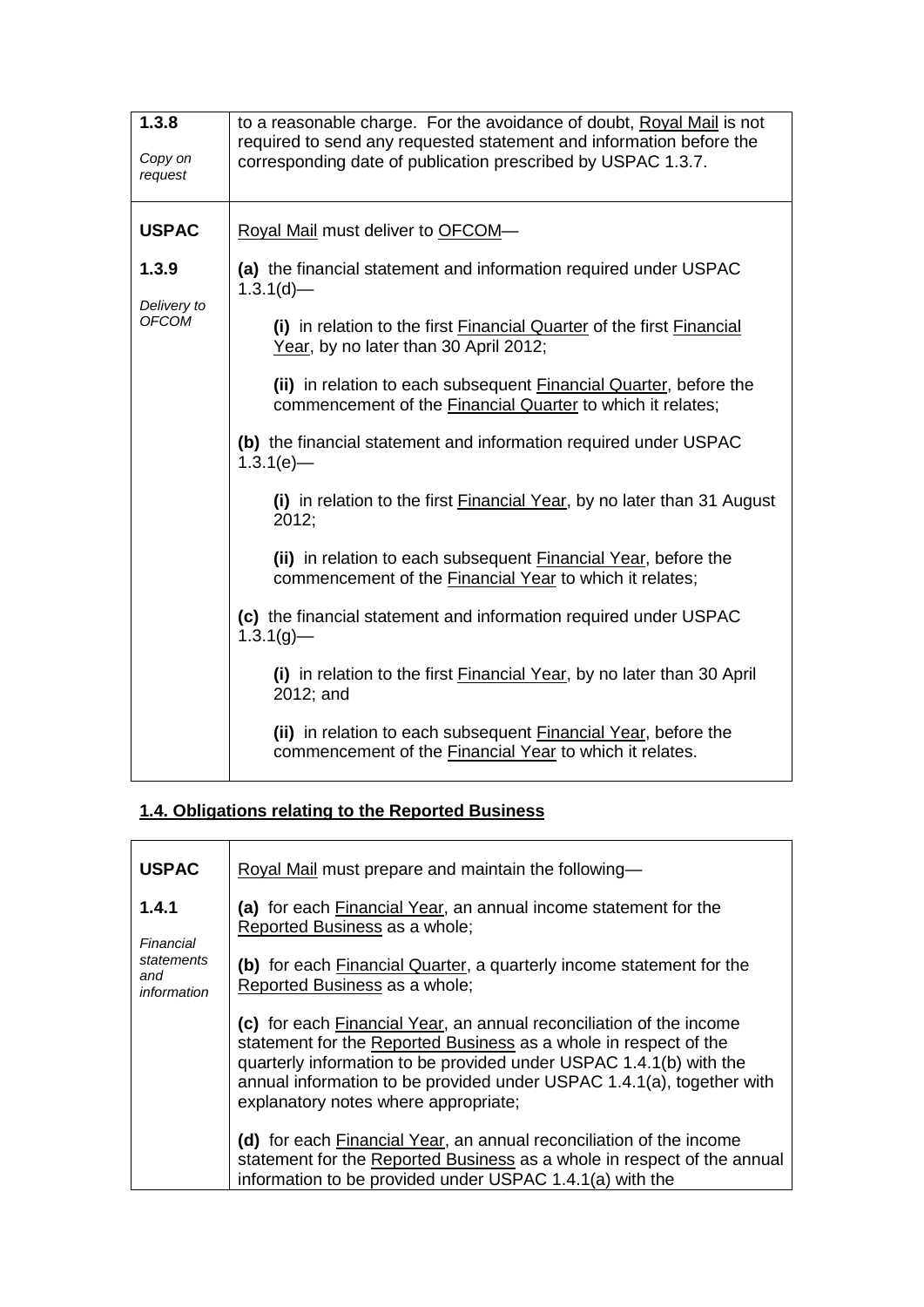|                                                            | corresponding equivalent information for the Relevant Group;                                                                                                                                                                                                                                                                                                                                                                                                  |
|------------------------------------------------------------|---------------------------------------------------------------------------------------------------------------------------------------------------------------------------------------------------------------------------------------------------------------------------------------------------------------------------------------------------------------------------------------------------------------------------------------------------------------|
|                                                            | (e) for each <b>Financial Year</b> , an annual capital employed statement for<br>the Reported Business as a whole;                                                                                                                                                                                                                                                                                                                                            |
|                                                            | (f) for each Financial Year, an annual reconciliation of the capital<br>employed statement for the Reported Business as a whole in respect of<br>the annual information to be provided under USPAC 1.4.1(e) with the<br>corresponding information for the Relevant Group;                                                                                                                                                                                     |
|                                                            | (g) for each <b>Financial Year</b> , an annual cash flow statement for the<br>Reported Business as a whole;                                                                                                                                                                                                                                                                                                                                                   |
|                                                            | (h) for each Financial Year, an annual reconciliation of the cash flow<br>statement for the Reported Business as a whole in respect of the annual<br>information to be provided under USPAC 1.4.1(g) with the<br>corresponding information for the Relevant Group;                                                                                                                                                                                            |
|                                                            | (i) for each <b>Financial Year</b> , an annual product profitability statement for<br>the Reported Business as a whole for each of the products and/or<br>services as OFCOM may direct from time to time;                                                                                                                                                                                                                                                     |
|                                                            | (j) for each <b>Financial Quarter</b> , a quarterly product profitability statement<br>for the Reported Business as a whole for each of the products and/or<br>services as <b>OFCOM</b> may direct from time to time; and                                                                                                                                                                                                                                     |
|                                                            | (k) for each <b>Financial Month</b> , a revenue, cost and volume information<br>statement for the Reported Business as a whole for all such products<br>and/or services as OFCOM may direct from time to time.                                                                                                                                                                                                                                                |
| <b>USPAC</b><br>1.4.2<br>Pro-formas                        | Royal Mail must prepare the financial statements and information<br>required under USPAC 1.4.1 by using the pro-formas corresponding to<br>the statement or information in question prescribed by <b>OFCOM</b> in the<br>Regulatory Accounting Guidelines or otherwise as OFCOM may direct<br>from time to time                                                                                                                                               |
| <b>USPAC</b><br>1.4.3<br><b>Additional</b><br>requirements | Royal Mail must prepare and maintain the financial statements and<br>information required under USPAC 1.4.1 in accordance with such<br>additional requirements prescribed by OFCOM in the Regulatory<br>Accounting Guidelines or otherwise as OFCOM may direct from time to<br>time.                                                                                                                                                                          |
| <b>USPAC</b><br>1.4.4<br>Auditing                          | Except for the financial statements and information required under<br>USPAC 1.4.1(b), (c), (j) and (k), Royal Mail must secure an appropriate<br>audit opinion by a Qualified Independent Auditor in respect of each of<br>the financial statements and information required under USPAC 1.4.1,<br>on the basis directed by OFCOM from time to time. Royal Mail must<br>include that audit opinion in the financial statement and information in<br>question. |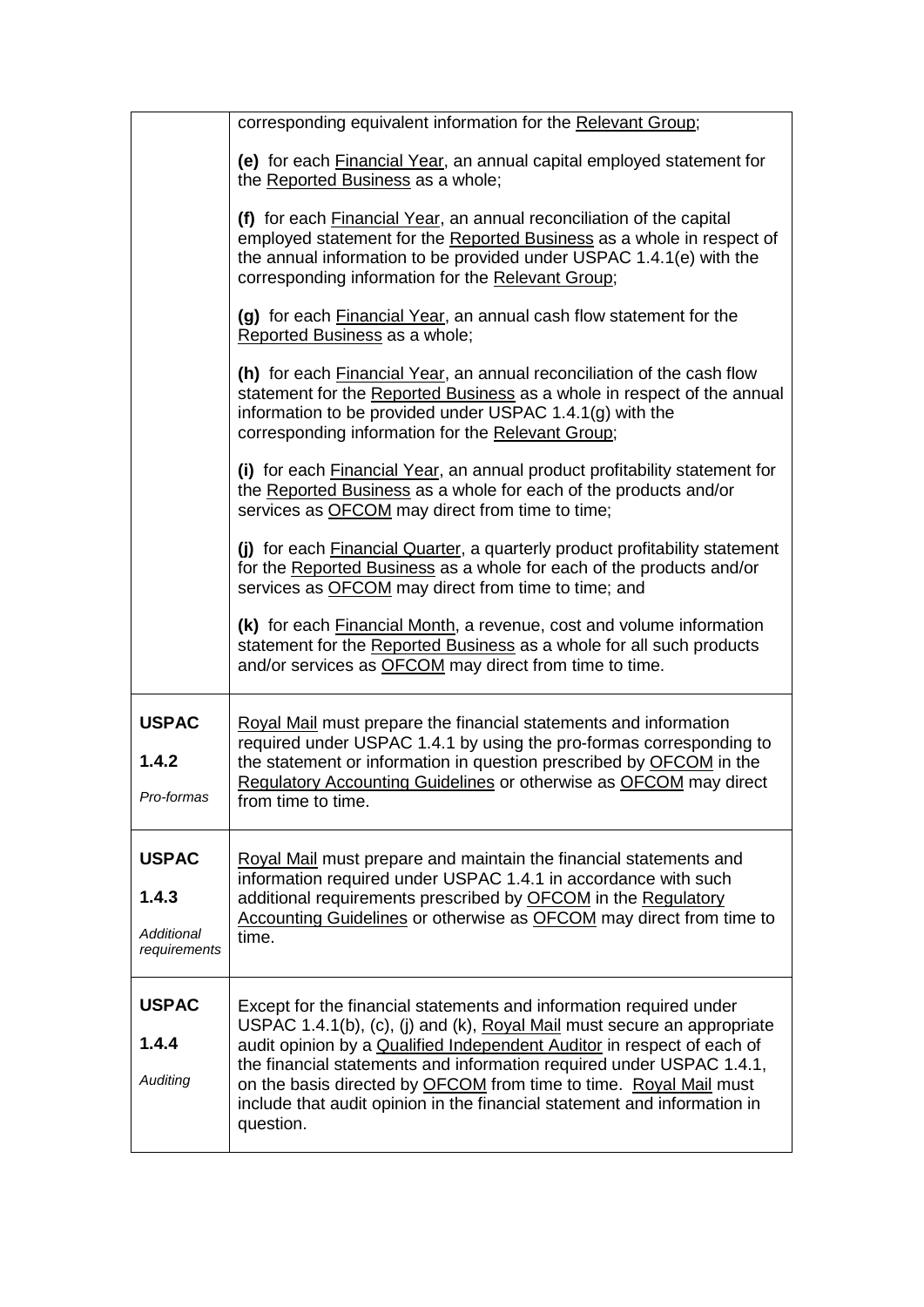| <b>USPAC</b><br>1.4.5<br>Auditing                    | Royal Mail must select and appoint the Qualified Independent Auditor<br>for the purpose of USPAC 1.4.4 upon OFCOM giving their approval to<br>the appointment and the terms of the engagement.                                                                                                                                                                                                                                                                                                                                                                                                                                                                                                                                                                                                                                                                                                                                                                                                                      |
|------------------------------------------------------|---------------------------------------------------------------------------------------------------------------------------------------------------------------------------------------------------------------------------------------------------------------------------------------------------------------------------------------------------------------------------------------------------------------------------------------------------------------------------------------------------------------------------------------------------------------------------------------------------------------------------------------------------------------------------------------------------------------------------------------------------------------------------------------------------------------------------------------------------------------------------------------------------------------------------------------------------------------------------------------------------------------------|
| <b>USPAC</b><br>1.4.6<br>Auditing                    | Royal Mail must remunerate the Qualified Independent Auditor and<br>meet the costs of the audit.                                                                                                                                                                                                                                                                                                                                                                                                                                                                                                                                                                                                                                                                                                                                                                                                                                                                                                                    |
| <b>USPAC</b><br>1.4.7<br>Publication                 | Royal Mail must publish each of the financial statements and<br>information required under USPAC 1.4.1(a), (d), (e), (f), (g), (h) and (i)<br>by placing a copy of the statements and information on any relevant<br>website operated or controlled by Royal Mail within 120 days after the<br>end of the Financial Year for which the statement and information have<br>been prepared. For the financial statement and information referred to<br>in USPAC 1.4.1(i), Royal Mail is only required to publish information<br>relating to Relay, PAF and such Access products and/or services as<br>OFCOM may direct from time to time in the Regulatory Accounting<br>Guidelines or otherwise.                                                                                                                                                                                                                                                                                                                       |
| <b>USPAC</b><br>1.4.8<br>Copy on<br>request          | Royal Mail must send a copy of a financial statement and information<br>required to be published under USPAC 1.4.7 to any person at that<br>person's written request. The provision of such a copy may be subject<br>to a reasonable charge. For the avoidance of doubt, Royal Mail is not<br>required to send any requested statement and information before the<br>corresponding date of publication prescribed by USPAC 1.4.7.                                                                                                                                                                                                                                                                                                                                                                                                                                                                                                                                                                                   |
| <b>USPAC</b><br>1.4.9<br>Delivery to<br><b>OFCOM</b> | Royal Mail must deliver to OFCOM each of the financial statements and<br>information required under USPAC 1.4.1(b), (c), (i), (j) and (k)-<br>(a) for the statements and information referred to in USPAC 1.4.1(b)<br>and (j), within 90 days after the end of the Financial Quarter for which<br>the statement and information have been prepared;<br>(b) for the statements and information referred to in USPAC 1.4.1(c),<br>within 120 days after the end of the Financial Year for which the<br>statement and information have been prepared;<br>(c) for the statements and information referred to in USPAC 1.4.1(i)<br>excluding the information to be published by USPAC 1.4.7, within 120<br>days after the end of the Financial Year for which the statement and<br>information have been prepared; and<br>(d) for the statements and information referred to in USPAC $1.4.1(k)$ ,<br>within 30 days after the end of the Financial Month for which the<br>statement and information have been prepared. |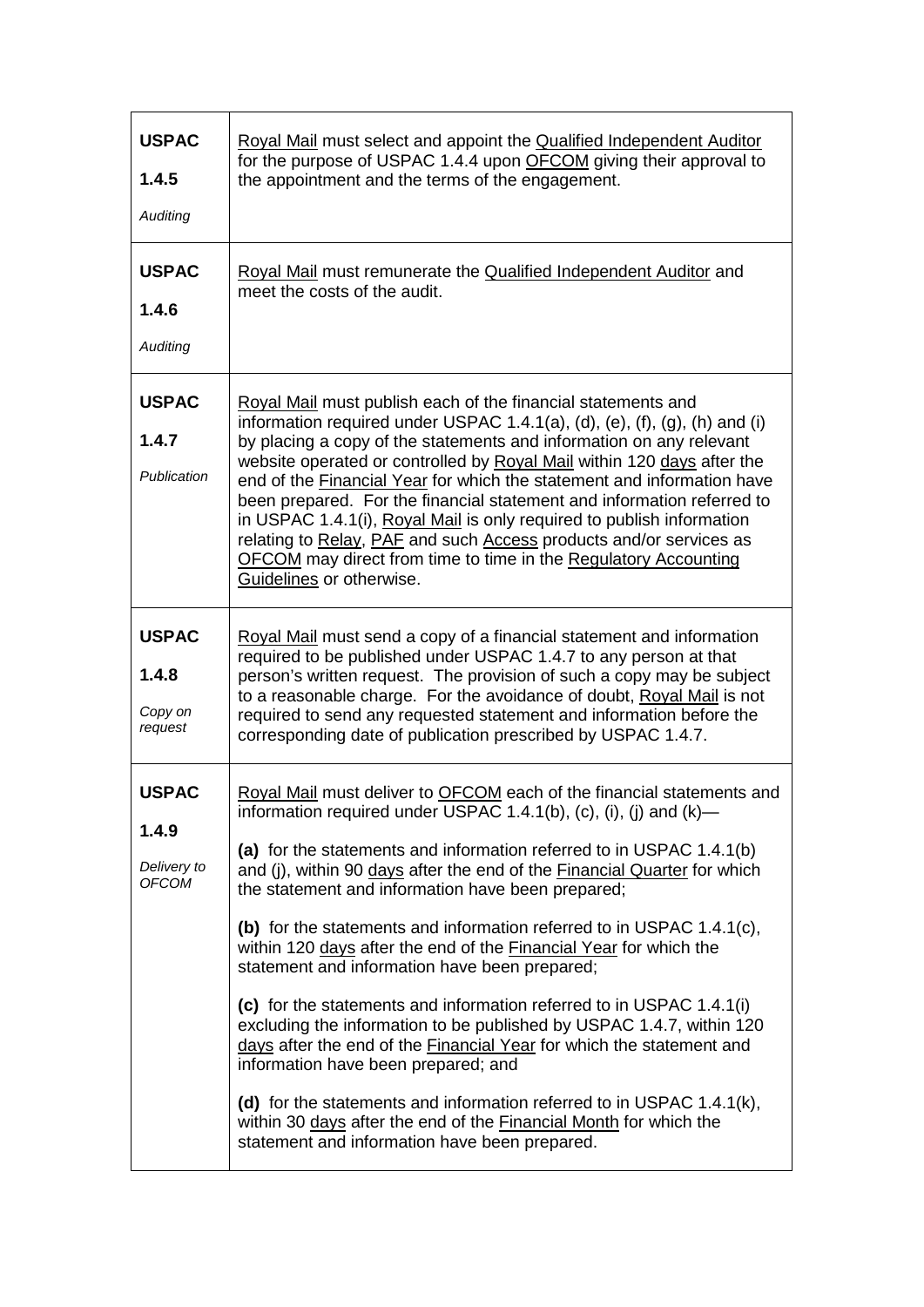

#### **1.5. Obligations relating to the separated Reported Business**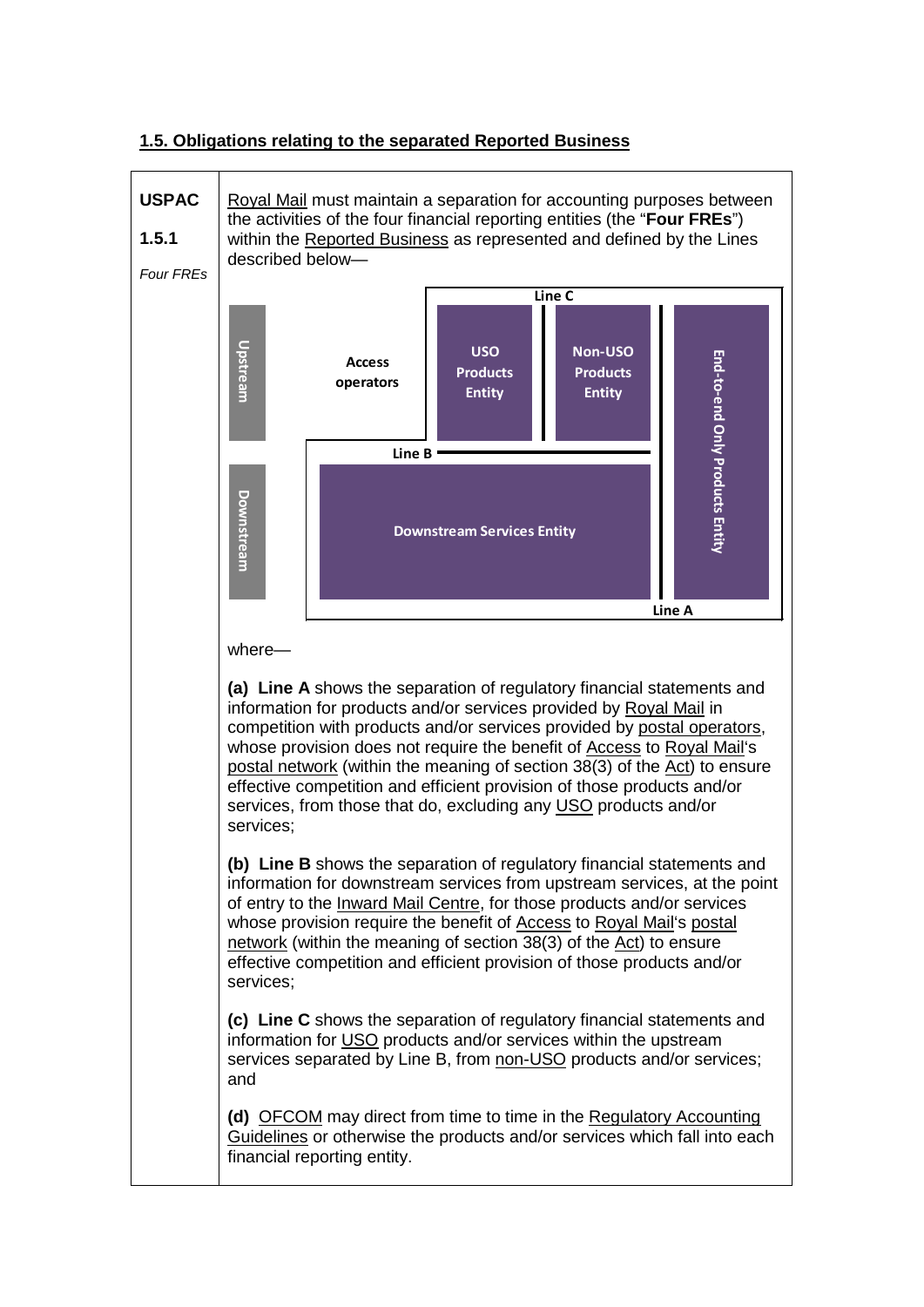| <b>USPAC</b><br>1.5.2<br>Financial<br>statements<br>and | Royal Mail must prepare and maintain for each of the Four FREs the<br>following-                                                                                                                                                                                                       |
|---------------------------------------------------------|----------------------------------------------------------------------------------------------------------------------------------------------------------------------------------------------------------------------------------------------------------------------------------------|
|                                                         | (a) for each <b>Financial Year</b> , an annual income statement;                                                                                                                                                                                                                       |
|                                                         | (b) for each <b>Financial Quarter</b> , a quarterly income statement;                                                                                                                                                                                                                  |
| information                                             | (c) for each Financial Year, an annual reconciliation of the income<br>statement in respect of the quarterly information to be provided under<br>USPAC 1.5.2(b) with the annual information to be provided under USPAC<br>1.5.2(a), together with explanatory notes where appropriate; |
|                                                         | (d) for each Financial Year, an annual end to end income statement in<br>respect of USO, non-USO and non-Mails;                                                                                                                                                                        |
|                                                         | (e) for each Financial Quarter, a quarterly end to end income statement<br>in respect of USO, non-USO and non-Mails;                                                                                                                                                                   |
|                                                         | (f) for each <b>Financial Year</b> , an annual capital employed statement; and                                                                                                                                                                                                         |
|                                                         | (g) for each Financial Year, an annual cash flow statement.                                                                                                                                                                                                                            |
| <b>USPAC</b>                                            | Royal Mail must prepare the financial statements and information                                                                                                                                                                                                                       |
| 1.5.3                                                   | required under USPAC 1.5.2 by using the pro-formas corresponding to<br>the statement or information in question prescribed by <b>OFCOM</b> in the                                                                                                                                      |
| Pro-formas                                              | <b>Regulatory Accounting Guidelines or otherwise as OFCOM may direct</b><br>from time to time.                                                                                                                                                                                         |
| <b>USPAC</b><br>1.5.4                                   | Royal Mail must prepare and maintain the financial statements and<br>information required under USPAC 1.5.2 in accordance with such<br>additional requirements prescribed by OFCOM in the Regulatory<br>Accounting Guidelines or otherwise as OFCOM may direct from time to            |
| Additional<br>reauirements                              | time.                                                                                                                                                                                                                                                                                  |
| <b>USPAC</b>                                            | Royal Mail must secure an appropriate audit opinion by a Qualified<br>Independent Auditor in respect of each of the financial statements                                                                                                                                               |
| 1.5.5                                                   | required under USPAC 1.5.2(a), (d), (f) and (g) on the basis directed by<br>OFCOM from time to time. Royal Mail must include that audit opinion in                                                                                                                                     |
| Auditing                                                | the financial statement and information in question.                                                                                                                                                                                                                                   |
| <b>USPAC</b>                                            | Royal Mail must select and appoint the Qualified Independent Auditor for                                                                                                                                                                                                               |
| 1.5.6                                                   | the purpose of USPAC 1.5.5 upon OFCOM giving their approval to the<br>appointment and the terms of the engagement.                                                                                                                                                                     |
| Auditing                                                |                                                                                                                                                                                                                                                                                        |
| <b>USPAC</b><br>1.5.7                                   | Royal Mail must remunerate the Qualified Independent Auditor and meet<br>the costs of the audit.                                                                                                                                                                                       |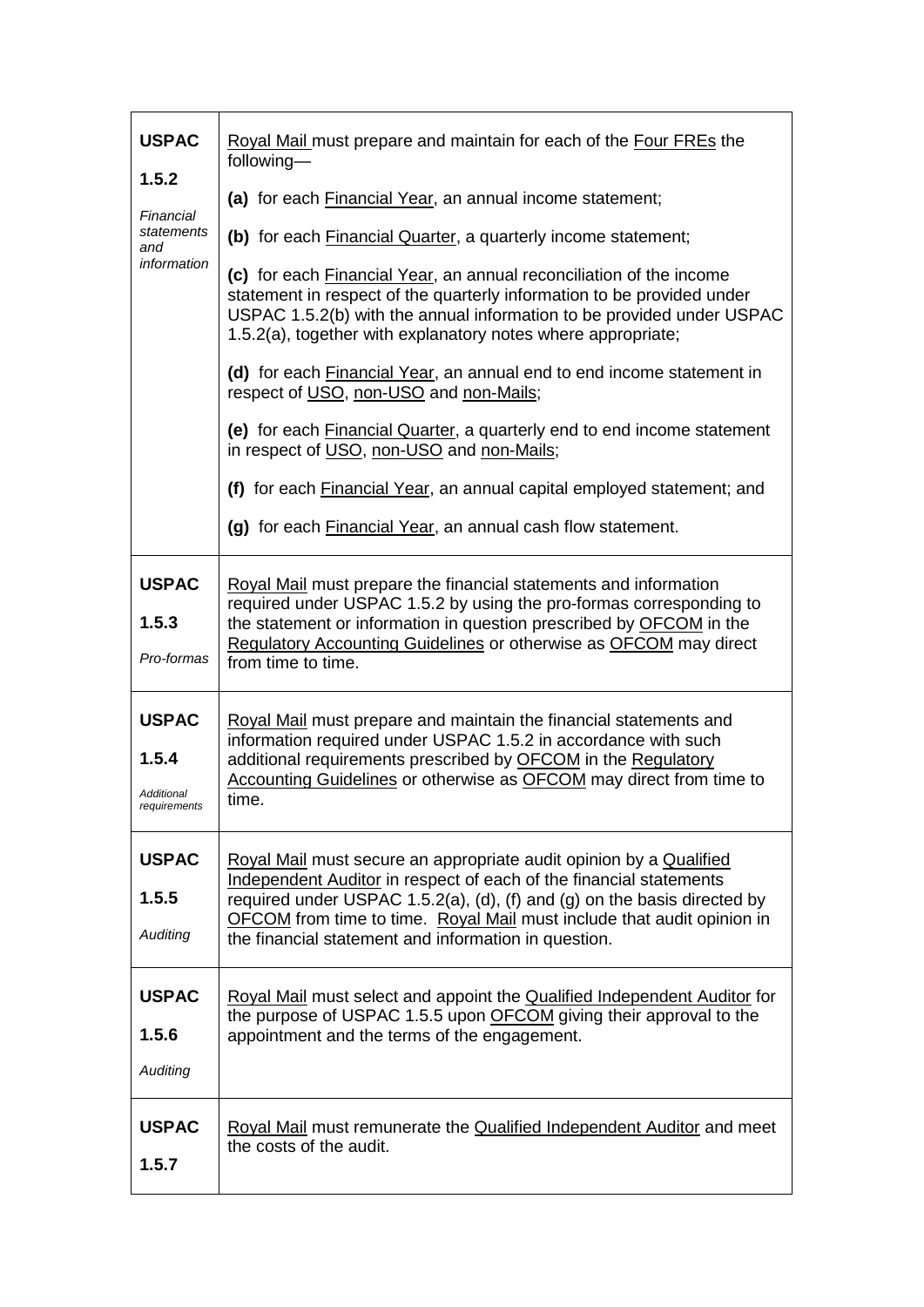| <b>Auditing</b>                                       |                                                                                                                                                                                                                                                                                                                                                                                                                                                                                                                                                                                                                                                                                                                                                                                                                                                                                       |
|-------------------------------------------------------|---------------------------------------------------------------------------------------------------------------------------------------------------------------------------------------------------------------------------------------------------------------------------------------------------------------------------------------------------------------------------------------------------------------------------------------------------------------------------------------------------------------------------------------------------------------------------------------------------------------------------------------------------------------------------------------------------------------------------------------------------------------------------------------------------------------------------------------------------------------------------------------|
| <b>USPAC</b><br>1.5.8<br>Publication                  | Royal Mail must publish each of the financial statements and information<br>required under USPAC 1.5.2(d) by placing a copy of the statements on<br>any relevant website operated or controlled by Royal Mail within 120 days<br>after the end of the Financial Year for which the statement and<br>information have been prepared. Royal Mail is not required to publish<br>information prescribed as confidential by OFCOM in the Regulatory<br>Accounting Guidelines or otherwise as OFCOM may direct from time to<br>time.                                                                                                                                                                                                                                                                                                                                                        |
| <b>USPAC</b><br>1.5.9<br>Copy on<br>request           | Royal Mail must send a copy of a financial statement and information<br>required to be published under USPAC 1.5.8 to any person at that<br>person's written request. The provision of such a copy may be subject to<br>a reasonable charge. For the avoidance of doubt, Royal Mail is not<br>required to send any requested statement and information before the<br>corresponding date of publication prescribed by USPAC 1.5.8.                                                                                                                                                                                                                                                                                                                                                                                                                                                     |
| <b>USPAC</b><br>1.5.10<br>Delivery to<br><b>OFCOM</b> | Royal Mail must deliver to OFCOM each of the financial statements and<br>information required under USPAC 1.5.2(a), (b), (c), (d), (e), (f) and $(g)$ —<br>(a) for the statements and information referred to in USPAC 1.5.2(a), (c),<br>(d), (f) and (g), within 120 days after the end of the Financial Year for<br>which the statement and information have been prepared; and<br>(b) for the statements and information referred to in USPAC 1.5.2(b) and<br>(e), within 90 days after the end of the Financial Quarter for which the<br>statement and information have been prepared in respect of the Financial<br>Quarter.<br>For this USPAC 1.5.10, references to the financial statements and<br>information in USPAC 1.5.2(d) are references to any confidential<br>information that Royal Mail has excluded from publication by virtue of the<br>provision in USPAC 1.5.8. |

## **1.6. Obligations relating to the Costing Manual and the Accounting Methodology Manual**

| <b>USPAC</b><br>1.6.1<br>Costing<br>Manual &<br>Accounting<br>Methodology<br>Manual | Royal Mail must prepare, maintain and keep up-to-date the Costing<br>Manual for the Reported Business and the Accounting Methodology<br>Manual in accordance with such requirements prescribed by OFCOM in<br>the Regulatory Accounting Guidelines or otherwise as OFCOM may<br>direct from time to time. Such requirements may include (but not limited<br>to) pro-formas which Royal Mail must use. |
|-------------------------------------------------------------------------------------|-------------------------------------------------------------------------------------------------------------------------------------------------------------------------------------------------------------------------------------------------------------------------------------------------------------------------------------------------------------------------------------------------------|
| <b>USPAC</b>                                                                        | Royal Mail must prepare and maintain the following-                                                                                                                                                                                                                                                                                                                                                   |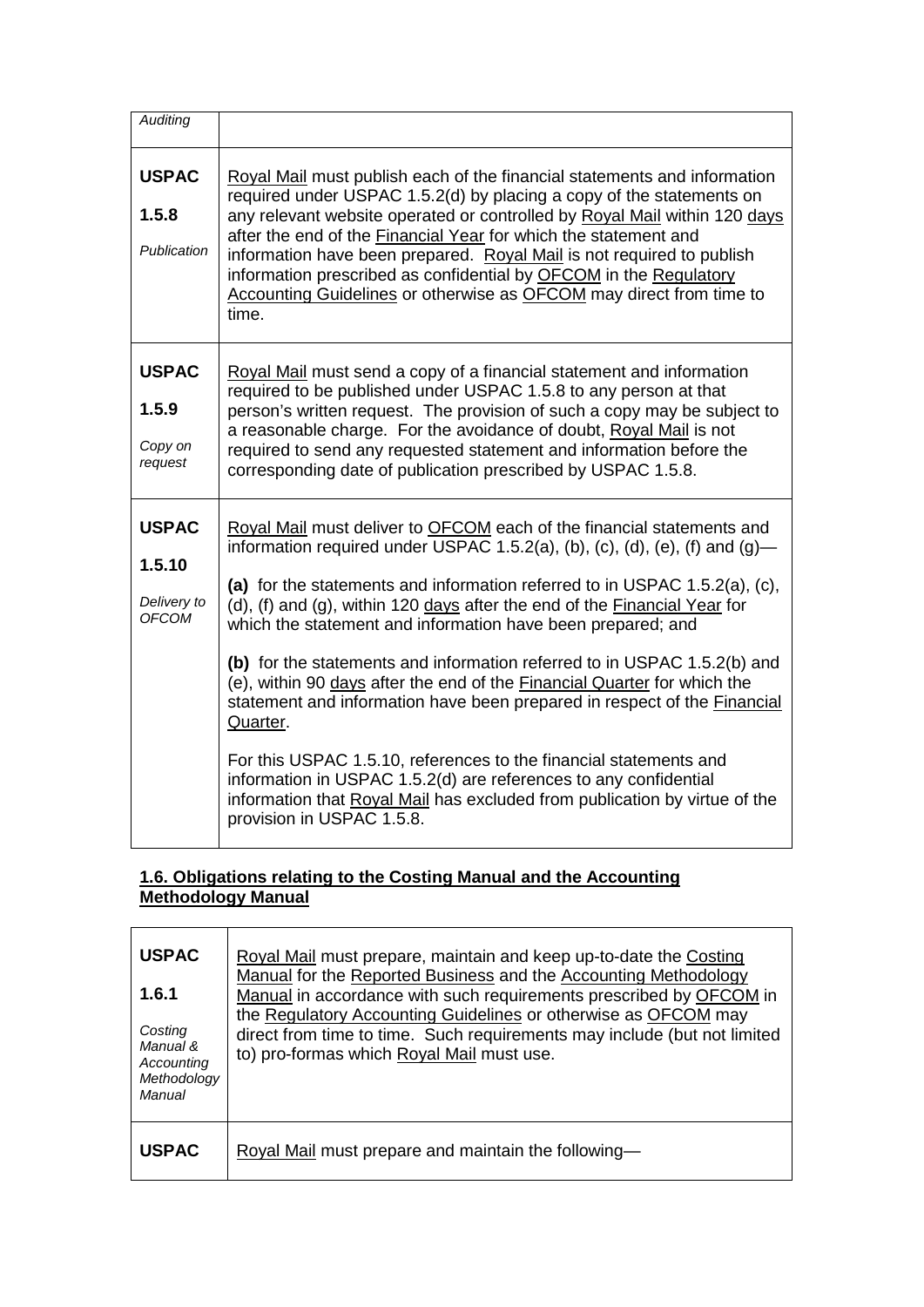| 1.6.2                                                                         | (a) for each Financial Quarter, a quarterly update of the Costing Manual<br>for the Reported Business; and                                                                                                                                                                                                                                                                                                                                                                                                                                                                                                                                                                                                                                                                                                                                           |  |  |
|-------------------------------------------------------------------------------|------------------------------------------------------------------------------------------------------------------------------------------------------------------------------------------------------------------------------------------------------------------------------------------------------------------------------------------------------------------------------------------------------------------------------------------------------------------------------------------------------------------------------------------------------------------------------------------------------------------------------------------------------------------------------------------------------------------------------------------------------------------------------------------------------------------------------------------------------|--|--|
| Updates of<br>the Manuals                                                     | (b) for each Financial Quarter, a quarterly update of the Accounting<br>Methodology Manual.                                                                                                                                                                                                                                                                                                                                                                                                                                                                                                                                                                                                                                                                                                                                                          |  |  |
| <b>USPAC</b><br>1.6.3<br>Notification<br>of material<br>changes to<br>updates | Royal Mail must notify OFCOM in writing of any material changes made<br>to the information required under USPAC 1.6.2 7 days prior to the<br>change being made. For the purpose of this obligation, a "material<br>change" must be determined in the same manner as materiality is<br>directed by OFCOM from time to time for the purpose of the Regulatory<br><b>Accounting Guidelines.</b>                                                                                                                                                                                                                                                                                                                                                                                                                                                         |  |  |
| <b>USPAC</b><br>1.6.4<br><b>Auditor</b><br>compliance<br>statement            | Royal Mail must secure a statement by the Qualified Independent<br>Auditor on an annual basis setting out whether or not Royal Mail has<br>complied with the requirements set out in USPAC 1.6.3. Royal Mail<br>must deliver to OFCOM that statement within 120 days after the end of<br>the Financial Year.                                                                                                                                                                                                                                                                                                                                                                                                                                                                                                                                         |  |  |
| <b>USPAC</b><br>1.6.5<br>Auditing                                             | Royal Mail must select and appoint the Qualified Independent Auditor<br>for the purpose of USPAC 1.6.4 upon OFCOM giving its approval to the<br>appointment and the terms of the engagement. Royal Mail must<br>remunerate the Qualified Independent Auditor and meet the costs for<br>that purpose.                                                                                                                                                                                                                                                                                                                                                                                                                                                                                                                                                 |  |  |
| <b>USPAC</b><br>1.6.6<br>Publication<br>of updates<br>to Costing<br>Manual    | Royal Mail must publish-<br>(a) a copy of the Costing Manual for the Reported Business that<br>complies with the requirements by or under this USPAC Condition<br>concerning the National Costing Methodology only, on 1 April 2012; and<br>(b) a quarterly update of the Costing Manual in accordance with<br>USPAC 1.6.2(a), within 90 days after the end of the Financial Quarter<br>for which the update in question has been prepared in respect of the<br><b>Financial Quarter,</b><br>by placing a copy of the Costing Manual and every quarterly update of<br>the Costing Manual on any relevant website operated or controlled by<br>Royal Mail.<br>Royal Mail is not required to publish information prescribed as<br>confidential by OFCOM in the Regulatory Accounting Guidelines or<br>otherwise as OFCOM may direct from time to time. |  |  |
| <b>USPAC</b><br>1.6.7                                                         | Royal Mail must send a copy of the information required to be published<br>under USPAC 1.6.6 to any person at that person's written request. The<br>provision of such a copy may be subject to a reasonable charge. For<br>the avoidance of doubt, Royal Mail is not required to send any                                                                                                                                                                                                                                                                                                                                                                                                                                                                                                                                                            |  |  |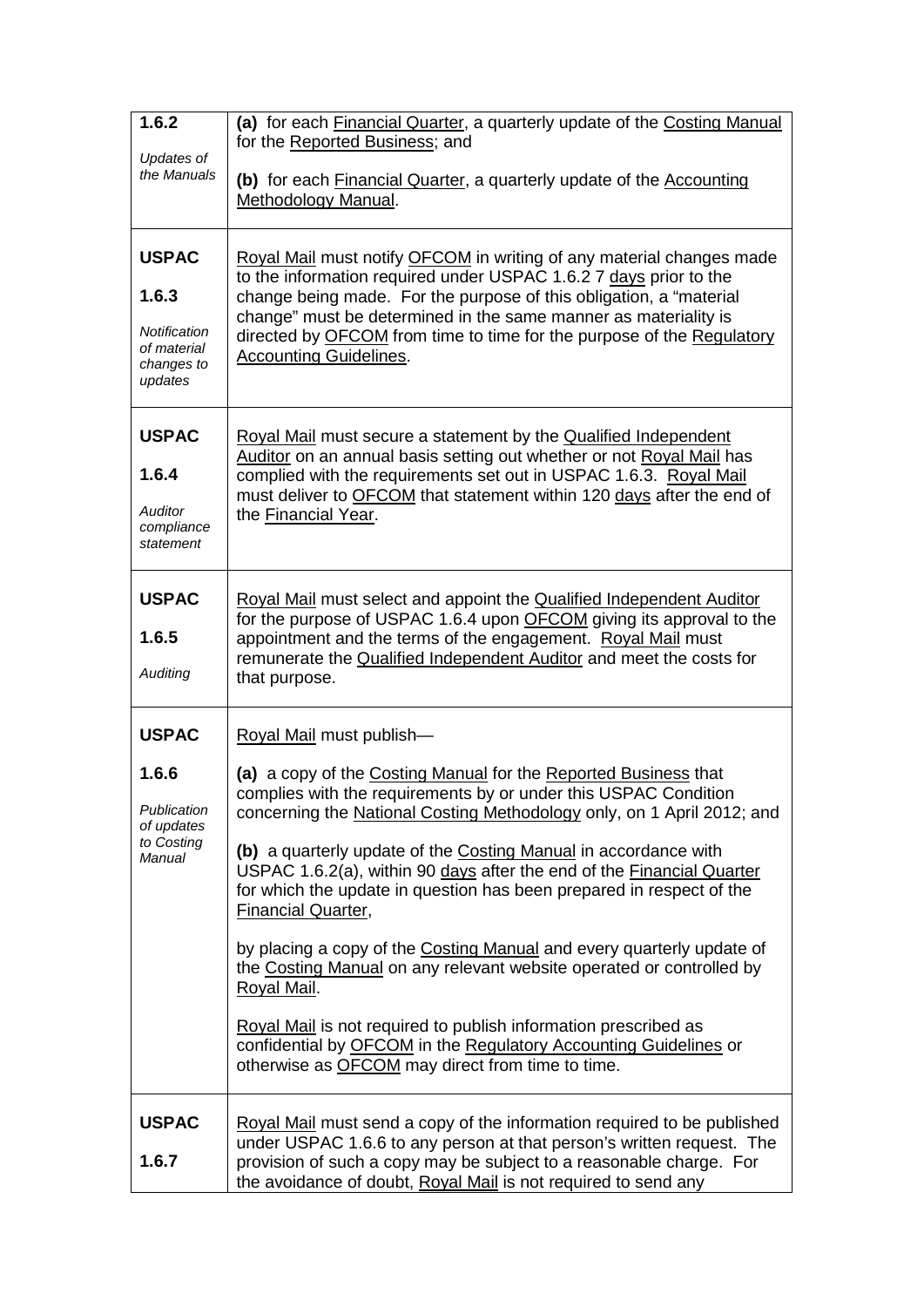| Copy on<br>request            | requested information before the date of publication prescribed by<br><b>USPAC 1.6.6.</b>                                                                                                                                                                                                                                                  |
|-------------------------------|--------------------------------------------------------------------------------------------------------------------------------------------------------------------------------------------------------------------------------------------------------------------------------------------------------------------------------------------|
| <b>USPAC</b>                  | Royal Mail must deliver to OFCOM-                                                                                                                                                                                                                                                                                                          |
| 1.6.8<br>Delivery to<br>OFCOM | (a) a copy of the Accounting Methodology Manual that complies with<br>the requirements by or under this USPAC Condition but only to the<br>extent that those requirements relate to USPAC 1.4.1(b), (i) and (k) and<br>USPAC 1.5.2(b) and (e), by no later than 30 September 2012;                                                         |
|                               | (b) a quarterly update of the Accounting Methodology Manual in<br>accordance with USPAC 1.6.2(b) but only to the extent required by the<br>requirements referred to in USPAC 1.6.8(a), within 90 days after the end<br>of the Financial Quarter for which the update in question has been<br>prepared in respect of the Financial Quarter; |
|                               | (c) a copy of the Accounting Methodology Manual that complies with<br>the requirements by or under this USPAC Condition, by no later than 31<br>May 2013;                                                                                                                                                                                  |
|                               | (d) a quarterly update of the Accounting Methodology Manual in<br>accordance with USPAC 1.6.2(b) that complies with the requirements by<br>or under this USPAC Condition, within 90 days after the end of the<br>Financial Quarter for which the update in question has been prepared in<br>respect of the Financial Quarter; and          |
|                               | (e) any confidential information in a quarterly update of the Costing<br>Manual that Royal Mail has excluded from publication by virtue of the<br>provision in USPAC 1.6.6, within 90 days after the end of the Financial<br>Quarter for which the update in question has been prepared in respect<br>of the Financial Quarter.            |
|                               | For the avoidance of doubt, Royal Mail's obligations in USPAC 1.6.8(b)<br>shall cease to apply upon Royal Mail complying with its obligation in<br><b>USPAC 1.6.8(c).</b>                                                                                                                                                                  |

## **1.7. Obligations to comply with the Guiding Principles etc.**

| <b>USPAC</b>                     | Royal Mail must ensure that financial statements and information          |  |  |  |
|----------------------------------|---------------------------------------------------------------------------|--|--|--|
|                                  | required by or under this USPAC Condition comply with the Guiding         |  |  |  |
| 1.7.1                            | Principles and such other requirements as OFCOM may direct from time      |  |  |  |
|                                  | to time (including in the Regulatory Accounting Guidelines). Where it     |  |  |  |
| The Guiding<br><b>Principles</b> | appears to Royal Mail that any of these requirements conflict with each   |  |  |  |
| etc. and                         | other in a particular case, Royal Mail must secure that the conflict is   |  |  |  |
| their                            | resolved as follows-                                                      |  |  |  |
| hierarchy                        |                                                                           |  |  |  |
|                                  | (a) Where the requirements of any of the Guiding Principles conflict with |  |  |  |
|                                  | each other, Royal Mail must give priority to them in the order in which   |  |  |  |
|                                  | they are set out in USPAC 1.7.2 (starting with compliance with the        |  |  |  |
|                                  | Guiding Principle concerning completeness, which must have the            |  |  |  |
|                                  | highest priority, and so on).                                             |  |  |  |
|                                  |                                                                           |  |  |  |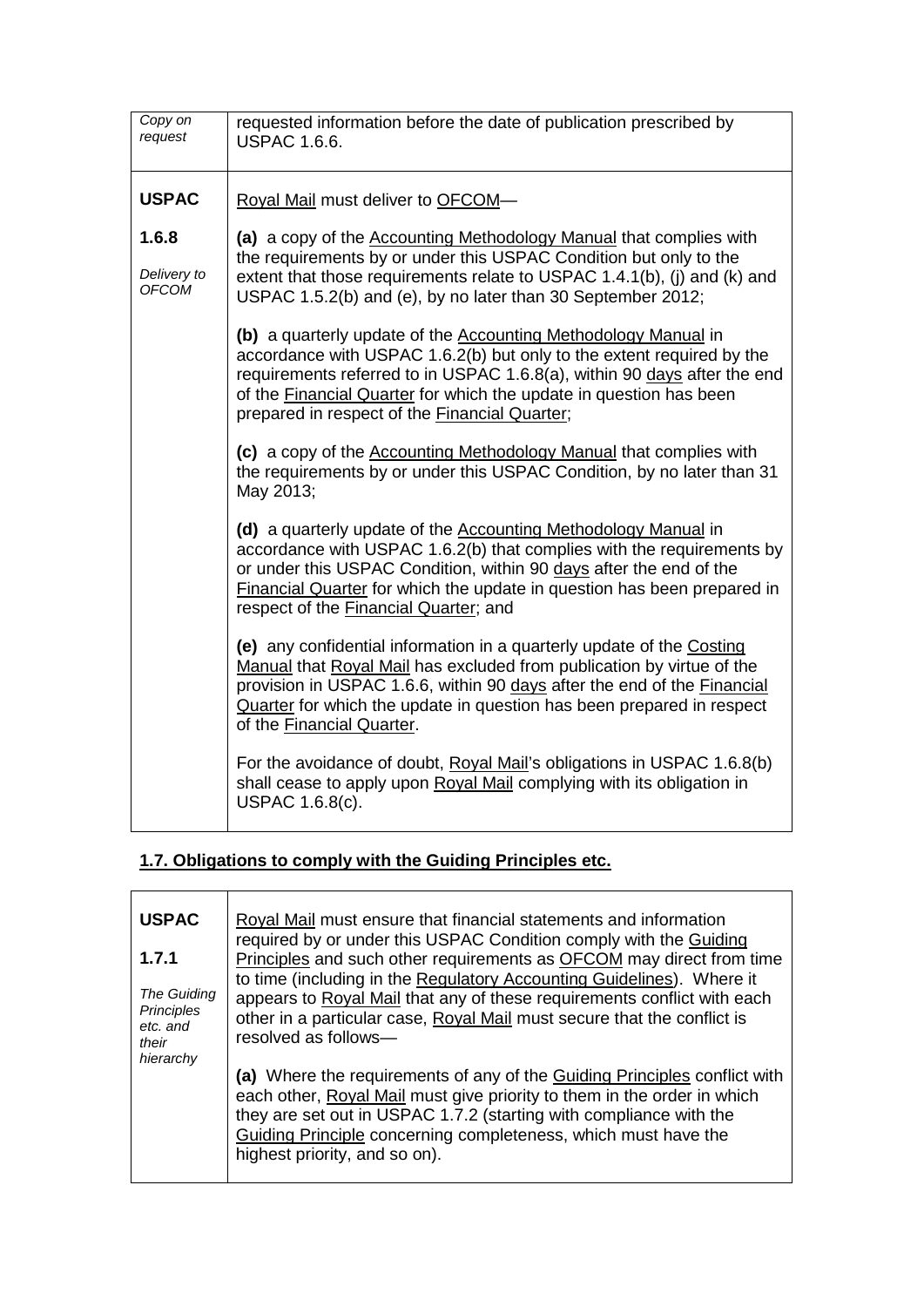|                                                  | (b) Subject to USPAC 1.7.1(c), where the requirements of any of the<br>Guiding Principles set out in USPAC 1.7.2(a) to (g) conflict with other<br>specific requirements as <b>OFCOM</b> may direct from time to time (including<br>in the Regulatory Accounting Guidelines), Royal Mail must give priority<br>to the latter specific requirements.                                                                                                                                                                                                                                                                                                                                                                                                      |
|--------------------------------------------------|---------------------------------------------------------------------------------------------------------------------------------------------------------------------------------------------------------------------------------------------------------------------------------------------------------------------------------------------------------------------------------------------------------------------------------------------------------------------------------------------------------------------------------------------------------------------------------------------------------------------------------------------------------------------------------------------------------------------------------------------------------|
|                                                  | (c) Where the requirement of the Guiding Principle in USPAC 1.7.2(h)<br>concerning materiality conflict with other specific requirements as<br>OFCOM may direct from time to time (including in the Regulatory<br>Accounting Guidelines), Royal Mail must give priority to the former (i.e.<br>the Guiding Principle). The only exception to giving such priority to the<br>Guiding Principle in USPAC 1.7.2(h) is in relation to the identification of<br>material changes for the purpose of complying with the requirements set<br>out in USPAC 1.6.3, in respect of which Royal Mail must give priority to<br>such other specific requirements as <b>OFCOM</b> may direct from time to<br>time (including in the Regulatory Accounting Guidelines). |
|                                                  | (d) Where Royal Mail resolves a conflict in the manner set out above,<br>Royal Mail must include in the affected financial statements and<br>information a statement setting out the nature of the conflict and the<br>manner in which Royal Mail has resolved it.                                                                                                                                                                                                                                                                                                                                                                                                                                                                                      |
| <b>USPAC</b>                                     | The Guiding Principles are-                                                                                                                                                                                                                                                                                                                                                                                                                                                                                                                                                                                                                                                                                                                             |
| 1.7.2<br>Meaning of<br>the Guiding<br>Principles | (a) Completeness, i.e. Royal Mail must ensure that its Regulatory<br>Accounting Methodology takes into account all the relevant revenues,<br>costs, assets and liabilities of the business activities on which relevant<br>financial statements and information are required by or under this<br>USPAC Condition (including the Regulatory Accounting Guidelines).                                                                                                                                                                                                                                                                                                                                                                                      |
|                                                  | (b) Equivalence, i.e. Royal Mail must ensure, wherever possible, that<br>transfer prices and/or charges for internal products and/or services<br>(used for regulatory reporting purposes in relation to requirements by or<br>under this USPAC Condition) are determined based on similar products<br>and/or services provided to external parties, reflecting where appropriate<br>the differences in the following aspects of the internal and external<br>products and/or services-                                                                                                                                                                                                                                                                  |
|                                                  | (i) specifications of the above products and/or services;                                                                                                                                                                                                                                                                                                                                                                                                                                                                                                                                                                                                                                                                                               |
|                                                  | (ii) operational features of, and costs associated with, the<br>production of the above products and/or the provision of the above<br>services.                                                                                                                                                                                                                                                                                                                                                                                                                                                                                                                                                                                                         |
|                                                  | (c) Causality, i.e. Royal Mail must ensure, wherever possible in<br>preparing financial statements and information required by or under this<br>USPAC Condition, that-                                                                                                                                                                                                                                                                                                                                                                                                                                                                                                                                                                                  |
|                                                  | (i) revenue (including revenue resulting from transfer charges);                                                                                                                                                                                                                                                                                                                                                                                                                                                                                                                                                                                                                                                                                        |
|                                                  | (ii) costs (including costs resulting from transfer charges);                                                                                                                                                                                                                                                                                                                                                                                                                                                                                                                                                                                                                                                                                           |
|                                                  | (iii) assets;                                                                                                                                                                                                                                                                                                                                                                                                                                                                                                                                                                                                                                                                                                                                           |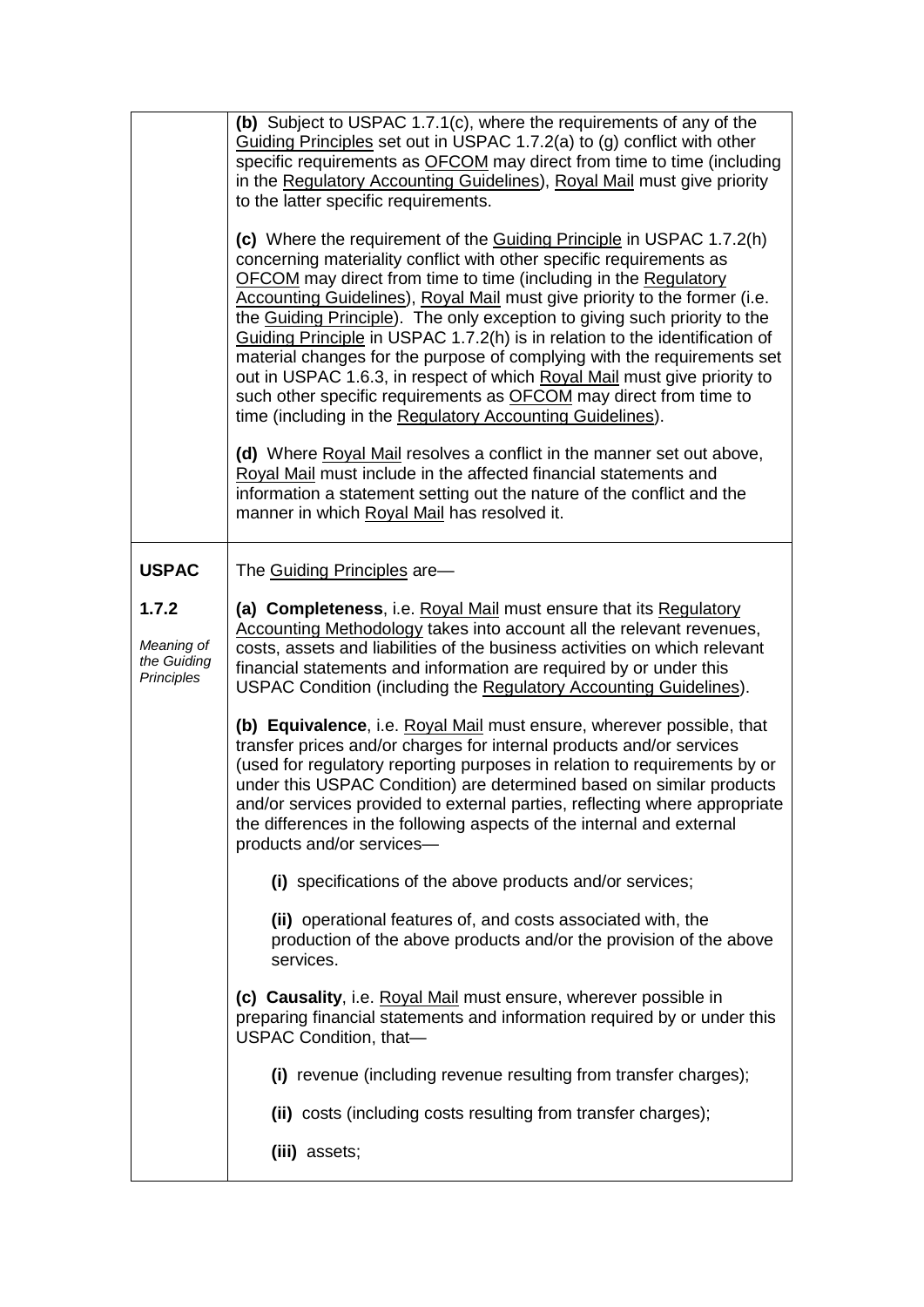| (iv) liabilities; and                                                                                                                                                                                                                                                                                                                                                                                                                                                                                                                                                                                                                                     |
|-----------------------------------------------------------------------------------------------------------------------------------------------------------------------------------------------------------------------------------------------------------------------------------------------------------------------------------------------------------------------------------------------------------------------------------------------------------------------------------------------------------------------------------------------------------------------------------------------------------------------------------------------------------|
| (v) cash flows,                                                                                                                                                                                                                                                                                                                                                                                                                                                                                                                                                                                                                                           |
| are attributed in accordance with the activities which cause the revenues<br>to be earned, or costs to be incurred, or the assets to be acquired, or<br>liabilities to be incurred, or the cash to be earned or spent.                                                                                                                                                                                                                                                                                                                                                                                                                                    |
| (d) Objectivity, i.e. Royal Mail must ensure so far as is possible that<br>each element of its Regulatory Accounting Methodology takes account<br>of all the available financial and operational data that is relevant to that<br>element. Where an element of its Regulatory Accounting Methodology<br>is based on assumptions, those assumptions must be justified and<br>supported, so far as is possible, by all available relevant empirical data.<br>The assumptions must not be formulated in a manner which unfairly<br>benefits Royal Mail or any other operator, or creates undue bias towards<br>any part of Royal Mail's business or product. |
| (e) Accuracy, i.e. Royal Mail must ensure that its Regulatory<br>Accounting Methodology maintains an adequate degree of accuracy,<br>such that items included in the financial statements and information<br>required by or under this USPAC Condition are free from material errors,<br>including any double-counting. Materiality must be determined in<br>accordance with the Guiding Principle in USPAC 1.7.2(h).                                                                                                                                                                                                                                     |
| (f) Compliance with the statutory accounting standards, i.e. Royal<br>Mail must ensure that its Regulatory Accounting Methodology complies<br>with the accounting standards applied in Royal Mail's statutory<br>accounts; with the exception of any departures as OFCOM may direct<br>from time to time (including in the Regulatory Accounting Guidelines).                                                                                                                                                                                                                                                                                             |
| (g) Consistency, i.e. Royal Mail must ensure so far as is possible that<br>its Regulatory Accounting Methodology is applied consistently with the<br>Guiding Principles to the financial statements and information required<br>by or under this USPAC Condition (including the Regulatory Accounting<br>Guidelines). Royal Mail must ensure that any and all differences in<br>application and/or changes from one period to another are justified by<br>reference to the Guiding Principles.                                                                                                                                                            |
| (h) Materiality, i.e. The Guiding Principles set out in USPAC 1.7.2(a) to<br>(h) must be applied to all material items of revenue, costs, assets,<br>liabilities and cash flows, or material changes in those items. A material<br>item of revenue, costs, assets, liabilities or cash flows, or a material<br>change in those items, is one which is reasonably expected to affect the<br>views of a competent user of Royal Mail's regulatory financial<br>statements and information.                                                                                                                                                                  |